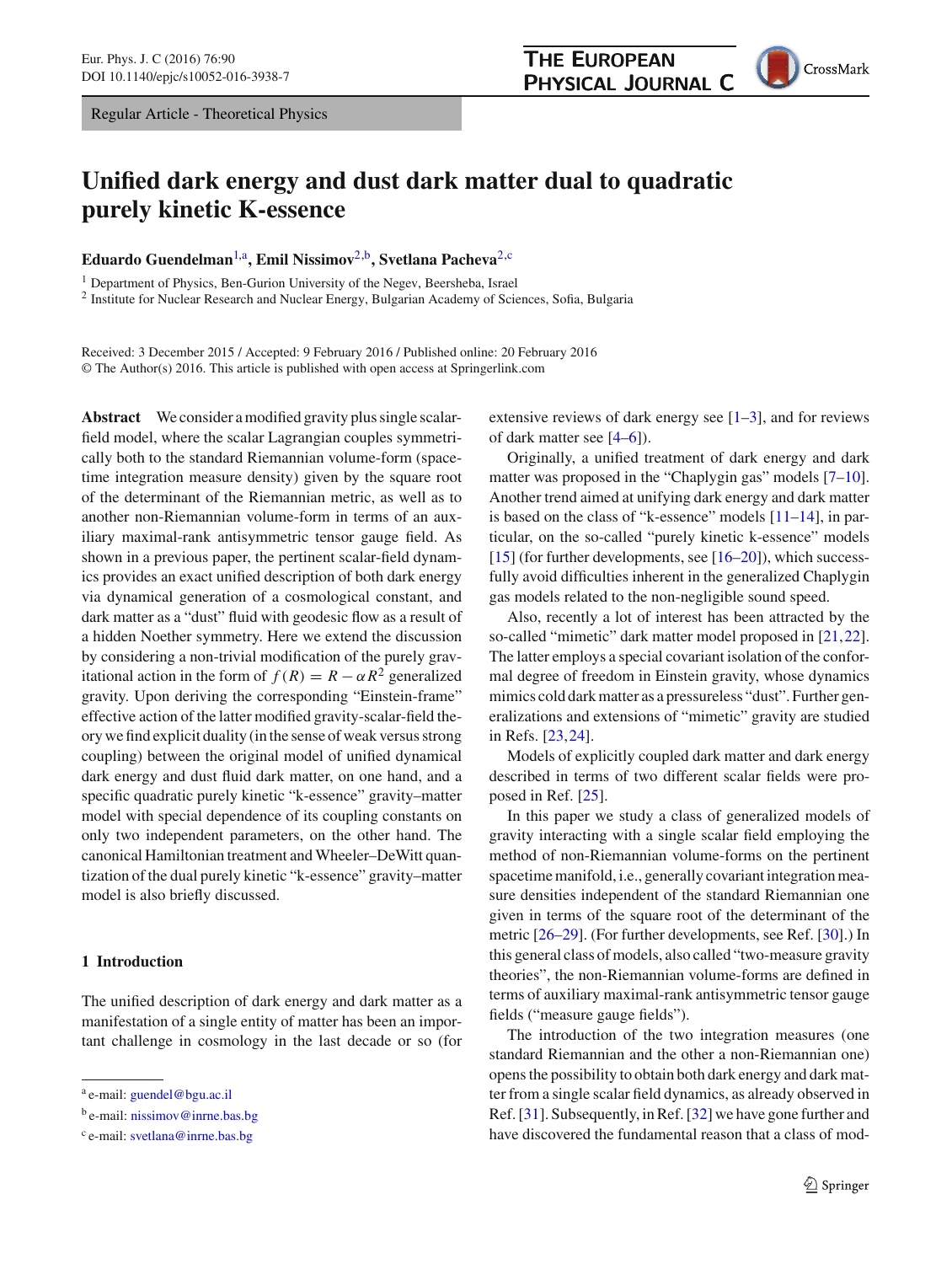els generalizing those studied in [\[31](#page-11-2)] describes a unification of dark matter and dark energy as an exact sum of two separate contributions in the pertinent energy-momentum tensor (see also the review in Sect. [2](#page-2-0) below). This is because of:

- 1. The appearance of an arbitrary integration constant from a dynamical constraint on the scalar Lagrangian as a result of the equations of motion for the auxiliary "measure" gauge field. This integration constant is identified as a dynamically generated cosmological constant which provides the dark energy component.
- 2. The existence of a hidden Noether symmetry of the non-Riemannian-measure-modified scalar Lagrangian implying a conserved Noether current, which produces a dark matter component as a "dust" fluid flowing along geodesics.

This behavior is totally independent of the specific form of the scalar field Lagrangian, as long as the scalar field couples in a symmetric way to both of the measures. The latter also ensures that the hidden "dust" Noether symmetry holds. In addition, the fact that the dynamically generated cosmological constant arises as an arbitrary integration constant makes the observed vacuum energy density totally decoupled from the parameters of the initial scalar Lagrangian.

In the present paper our main object of study is a nontrivial extension of the modified gravity plus single scalarfield model considered in [\[32\]](#page-11-3), describing unification of dark matter and dark energy. Namely, we now modify the purely gravitational part of the action by introducing an extended *f* (*R*)-gravity action with  $f(R) = R - \alpha R^2$  within the firstorder Palatini formalism.[1](#page-1-0)

This new non-Riemannian-measure-modified gravityscalar-field theory has some very interesting features. On one hand, the hidden "dust" Noether symmetry of the scalar field Lagrangian remains intact and so does the picture of unified description through the pertinent energy-momentum tensor of both the dynamical dark energy (via the dynamical generation of the cosmological constant) and the "dust" dark matter fluid, i.e., they appear as an exact sum of two separate contributions to the corresponding energy density.

On the other hand, upon performing a transition to the effective "Einstein frame" and upon the appropriate scalarfield redefinition we arrive at a dual theory of a specific quadratic purely kinetic "k-essence" form. In the dual purely kinetic "k-essence" formulation the original "dust" Noether symmetry is replaced by a simple shift symmetry of the transformed scalar field.

It is essential to put stress on the following important properties of the dual theory:

- (a) All three constant coefficients in the quadratic purely kinetic "k-essence" action are given in terms of only two independent parameters:  $\alpha$  (the  $R^2$  coupling constant) and an arbitrary integration constant *M* produced by a dynamical constraint resulting from the equation of motion of the "measure" gauge field in the original theory.
- (b) Let us emphasize that in the present context applying the notion of "duality" is justified in the usual sense of weak coupling in the original theory versus strong coupling in the dual theory. Indeed, as we will see below  $(Eq. (39))$  $(Eq. (39))$  $(Eq. (39))$ all coupling constants in the dual quadratic purely kinetic "k-essence" theory are functions of  $1/\alpha$ .
- (c) In the limit  $\alpha \to 0$  (strong coupling limit in the dual "kessence" theory) the physical quantities—energy density, pressure etc. have well-defined smooth limiting values in spite of the singularities in the coefficients of the "kessence" action. The latter limiting values coincide with the corresponding values in the original gravity–matter theory with a standard Einstein–Hilbert gravity action (where  $\alpha = 0$ ). Thus, the established duality reveals an important feature of the approximate description of unified dark energy and dark matter via the quadratic purely kinetic "k-essence" model (Eq. [40](#page-5-1) below)—it becomes an exact unification of both dark species in the strong coupling limit  $\alpha \rightarrow 0$ .
- (d) In the limit  $\alpha \to 0$  the dual theory parameter M precisely coincides with the dynamically generated effective cosmological constant in the original theory [\[32](#page-11-3)]. Thus, in this sense we can say that the dual purely kinetic "kessence" theory is (partially) dynamically generated.

The above list of properties epitomizes the new features in our treatment of the purely quadratic "k-essence" theory w.r.t. to the previous treatment in [\[15](#page-10-8)].

Now, an important remark is in order. In a number of papers dealing with "dust-like" dark matter one uses the socalled "Lagrangian multiplier gravity" formalism [\[34](#page-11-5)[,35](#page-11-6)]. We would like to point out that this formalism is in fact a special particular case of the above mentioned more general and powerful approach based on non-Riemannian spacetime volume-forms (being used also in the present paper), which appeared earlier and which has a profound impact in any (field theory) models with general coordinate reparametrization invariance, such as general relativity and its extensions [\[26](#page-10-16)[–32](#page-11-3),[36,](#page-11-7)[37\]](#page-11-8), strings and (higher-dimensional) membranes [\[38](#page-11-9)], and supergravity [\[39\]](#page-11-10).

Indeed, dynamical constraints like the one on the scalarfield Lagrangian in Eq. [\(8\)](#page-3-0) below, which routinely appear in all instances of applying the non-Riemannian volume-

<span id="page-1-0"></span><sup>&</sup>lt;sup>1</sup> Let us recall that  $R + R^2$  gravity within the second-order formalism (which was also the first inflationary model) was originally proposed in Ref. [\[33\]](#page-11-4).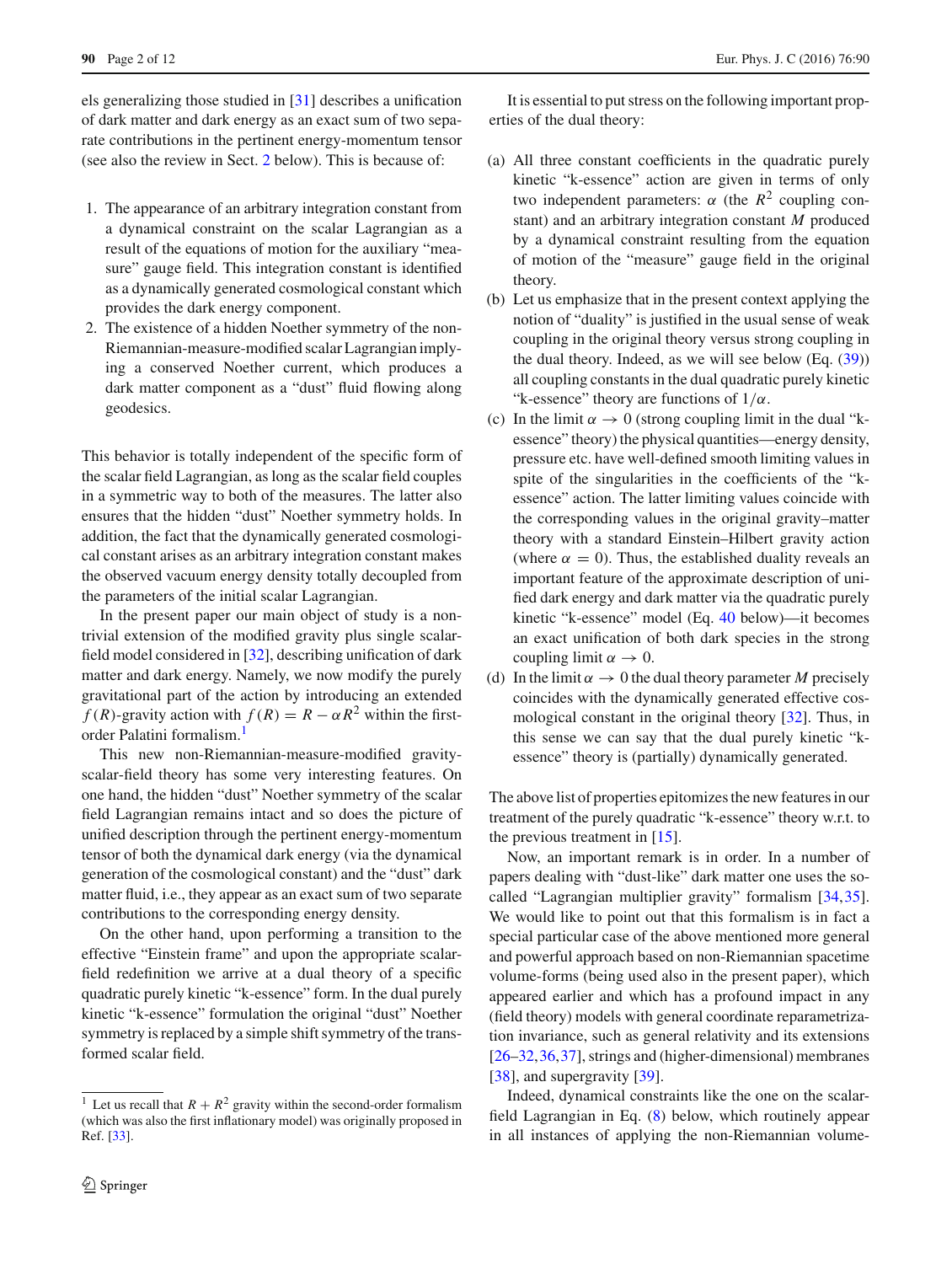form method in gravity–matter theories, resembles at first sight analogous constraints on scalar-field Lagrangians in the "Lagrangian multiplier gravity" [\[34](#page-11-5)[,35](#page-11-6)]. However, employing the concept of non-Riemannian volume-forms in the form of dual field strengths of auxiliary maximal-rank tensor gauge fields ("measure gauge fields") as in Eq. [\(3\)](#page-3-1) below, instead of bare Lagrange multiplier fields, has certain essential advantages:

- 1. Dynamical constraints in "two-measure" gravity–matter theories result from the equations of motion of the auxiliary "measure" gauge fields and, thus, they always involve an arbitrary integration constant like *M* in Eq. [\(8\)](#page-3-0) below, as opposed to picking some a priori fixed constant within the "Lagrange multiplier gravity" formalism. Depending on the specific gravity–matter theories with non-Riemannian volume-forms under consideration, the pertinent arbitrary integration constant acquires the meaning of a dynamically generated cosmological constant like the integration constant *M* below (cf. Ref.  $[26,39]$  $[26,39]$  $[26,39]$  $[26,39]$ ).
- 2. Employing the canonical Hamiltonian formalism for Dirac-constrained systems we find that the auxiliary "measure" gauge fields are in fact almost pure gauge degrees of freedom except for the above mentioned arbitrary integration constants which are identified with the conserved Dirac-constrained canonical momenta conjugated to the "magnetic" components of the "measure" gauge fields (see Appendix A in Ref. [\[37](#page-11-8)]).
- 3. Upon applying the non-Riemannian volume-form formalism to minimal  $N = 1$  supergravity the dynamically generated cosmological constant triggers spontaneous supersymmetry breaking and mass generation for the gravitino (supersymmetric Brout–Englert–Higgs effect) [\[39](#page-11-10)]. Applying the same formalism to anti-de Sitter supergravity allows one to produce simultaneously a very large physical gravitino mass and a very small positive observable cosmological constant [\[39\]](#page-11-10) in accordance with modern cosmological scenarios for the slowly expanding universe of the present epoch [\[1](#page-10-0)[–3\]](#page-10-1).
- 4. Employing two independent non-Riemannian volumeforms in generalized gravity-gauge+scalar-field models [\[36](#page-11-7)], thanks to the appearance of several arbitrary integration constants through the equations of motion w.r.t. the "measure" gauge fields, we obtain a remarkable effective scalar potential with two infinitely large flat regions (one for large negative and another one for large positive values of the scalar field  $\varphi$ ) with vastly different scales appropriate for a unified description of both the early and the late universe's evolution. An interesting feature is the existence of a stable initial phase of non-singular universe creation preceding the inflationary phase—a stable "emergent universe" without "Big-Bang" [\[36](#page-11-7)].

The plan of the paper is as follows. In Sect. [2,](#page-2-0) for selfconsistency of the exposition, we briefly review [\[32\]](#page-11-3), namely, the basic aspects of the non-Riemannian volume-form approach leading to dynamical generation of a cosmological constant (dynamical dark energy) and revealing a hidden Noether symmetry allowing for a "dust" fluid representation of dark matter, such that both dark species appear as a sum of two separate contributions to the energy-momentum tensor. Section [3](#page-4-0) contains the main result—establishing duality (in the standard sense of weak versus strong coupling) between the original quadratic  $f(R)$ -gravity plus a modifiedmeasure scalar-field model, whose matter part yields an exact unified description of dynamical dark energy and dust fluid dark matter, on one hand, and a specific quadratic purely kinetic "k-essence" gravity–matter model, on the other hand. In Sect. [4](#page-8-0) we analyze the above models within the canonical Dirac-constrained Hamiltonian formalism and derive the corresponding quantum Wheeler–DeWitt equations in the cosmological Friedmann–Lemaitre–Robertson–Walker framework.

# <span id="page-2-0"></span>**2 Gravity–matter theory with a non-Riemannian volume-form in the scalar-field action: exact unification of dark energy and dust fluid dark matter**

#### 2.1 Non-Riemannian volume-form formalism

We start by considering the following non-conventional gravity-scalar-field action—a particular case of the general class of the so called "two-measure" gravity–matter theories [\[27](#page-11-11)[–29](#page-11-0)] (for simplicity we use units with the Newton constant  $G_N = 1/16\pi$ :

<span id="page-2-1"></span>
$$
S = S_{\text{grav}}[g_{\mu\nu}, \Gamma^{\lambda}_{\mu\nu}] + \int d^4x \left(\sqrt{-g} + \Phi(B)\right) L(\varphi, X). (1)
$$

The notations used here and below are as follows:

• The first term in  $(1)$  is the purely gravitational action in the first-order (Palatini) formalism, where the Riemannian metric  $g_{\mu\nu}$  and the affine connection  $\Gamma^{\lambda}_{\mu\nu}$  are a priori independent variables. In the previous paper [\[32\]](#page-11-3) we have studied [\(1\)](#page-2-1) with the simplest choice of  $S_{grav}$ :

<span id="page-2-2"></span>
$$
S = \int d^4x \sqrt{-g} R + \int d^4x \left(\sqrt{-g} + \Phi(B)\right) L(\varphi, X),\tag{2}
$$

where  *denotes the scalar curvature—in this case the* first-order (Palatini) formalism is equivalent to the ordinary second-order (metric) formalism.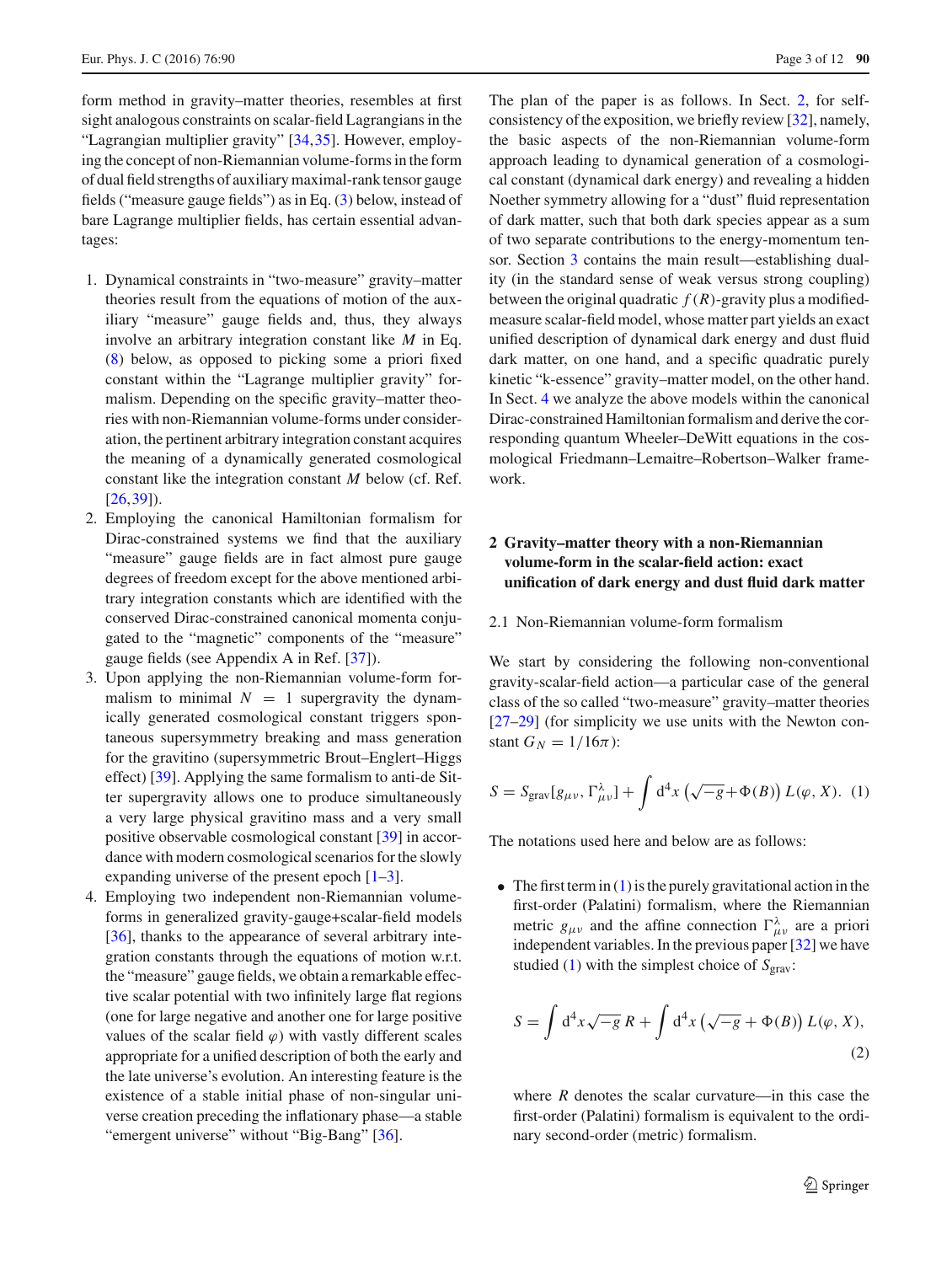- The second term in [\(1\)](#page-2-1)—the scalar-field action—is constructed in terms of two mutually independent volumeforms:
	- (a)  $\sqrt{-g} \equiv \sqrt{-\det \|g_{\mu\nu}\|}$  is the standard Riemannian integration measure density (spacetime volumeform);
	- (b)  $\Phi(B)$  denotes an alternative non-Riemannian generally covariant integration measure density defining an alternative non-Riemannian volume-form:

$$
\Phi(B) = \frac{1}{3!} \varepsilon^{\mu \nu \kappa \lambda} \partial_{\mu} B_{\nu \kappa \lambda},\tag{3}
$$

where  $B_{\mu\nu\lambda}$  is an auxiliary maximal-rank antisymmetric tensor gauge field independent of the Riemannian metric.  $B_{\mu\nu\lambda}$  [\(3\)](#page-3-1) is called a "measure gauge field".

•  $L(\varphi, X)$  is the general coordinate invariant Lagrangian of a single scalar field  $\varphi(x)$ , which can be of an arbitrary generic "k-essence" form [\[11](#page-10-6)[–14\]](#page-10-7):

<span id="page-3-3"></span>
$$
L(\varphi, X) = \sum_{n=1}^{N} A_n(\varphi) X^n - V(\varphi),
$$
  

$$
X \equiv -\frac{1}{2} g^{\mu \nu} \partial_{\mu} \varphi \partial_{\nu} \varphi,
$$
 (4)

i.e., a nonlinear (in general) function of the scalar kinetic term *X*.

In this section we will concentrate on the scalar-field action—the second term in [\(1\)](#page-2-1). First, due to general coordinate invariance we have covariant conservation of the pertinent energy-momentum tensor:

<span id="page-3-8"></span>
$$
T_{\mu\nu} = g_{\mu\nu}L(\varphi, X) + \left(1 + \frac{\Phi(B)}{\sqrt{-g}}\right) \frac{\partial L}{\partial X} \partial_{\mu}\varphi \, \partial_{\nu}\varphi,
$$
  
\n
$$
\nabla^{\nu}T_{\mu\nu} = 0.
$$
 (5)

It follows from the equation of motion w.r.t.  $\varphi$  that

<span id="page-3-4"></span>
$$
\frac{\partial L}{\partial \varphi} + (\Phi(B) + \sqrt{-g})^{-1} \partial_{\mu} \left[ \left( \Phi(B) + \sqrt{-g} \right) g^{\mu \nu} \partial_{\nu} \varphi \frac{\partial L}{\partial X} \right] = 0. \quad (6)
$$

Further, variation of the action  $(1)$  w.r.t. the "measure" gauge field  $B_{\mu\nu\lambda}$  reads

$$
\partial_{\mu}L(\varphi, X) = 0,\tag{7}
$$

i.e., the  $B_{\mu\nu\lambda}$ -equations of motion yield the following dynamical constraint on the scalar-field Lagrangian:

$$
L(\varphi, X) = -2M = \text{const},\tag{8}
$$

where *M* is arbitrary integration constant. The factor 2 in front of *M* is for later convenience; moreover, we will take  $M > 0$  in view of its interpretation as a dynamically generated cosmological constant [see Eqs.  $(10)$ ,  $(16)$ , and  $(19)$ below].

It is important to stress that the scalar-field dynamics is determined entirely by the first-order differential equation the dynamical constraint Eq. [\(8\)](#page-3-0), which, in the simplest case of [\(4\)](#page-3-3)  $(L(\varphi, X) = X - V(\varphi))$  to be considered henceforth for simplicity, implies

<span id="page-3-9"></span><span id="page-3-1"></span>
$$
X - V(\varphi) = -2M \quad \longrightarrow \quad X = V(\varphi) - 2M. \tag{9}
$$

The standard second-order differential equation  $(6)$  is in fact a consequence of [\(8\)](#page-3-0) together with the energy-momentum conservation  $\nabla^{\mu}T_{\mu\nu} = 0$  with

<span id="page-3-2"></span>
$$
T_{\mu\nu} = -2Mg_{\mu\nu} + \left(1 + \frac{\Phi(B)}{\sqrt{-g}}\right)\partial_{\mu}\varphi\partial_{\nu}\varphi.
$$
 (10)

The physical meaning of the "measure" gauge field  $B_{\mu\nu\lambda}$ [\(3\)](#page-3-1) as well as the meaning of the integration constant *M* are most straightforwardly seen within the canonical Hamiltonian treatment of (the scalar-field part of) [\(1\)](#page-2-1)—this is systematically derived in Sect. 2 of Ref. [\[32](#page-11-3)]. Namely, using short-hand notations for the components of  $B_{\mu\nu\lambda}$  [\(3\)](#page-3-1):

<span id="page-3-5"></span>
$$
\Phi(B) = \partial_{\mu} \mathcal{B}^{\mu} = \dot{\mathcal{B}} + \partial_{i} \mathcal{B}^{i}, \quad \mathcal{B}^{\mu} \equiv \frac{1}{3!} \varepsilon^{\mu \nu \kappa \lambda} B_{\nu \kappa \lambda}, \tag{11}
$$

<span id="page-3-6"></span>
$$
\mathcal{B} \equiv \mathcal{B}^0 = \frac{1}{3!} \varepsilon^{mkl} B_{mkl}, \quad \mathcal{B}^i \equiv -\frac{1}{2} \varepsilon^{ikl} B_{0kl}, \tag{12}
$$

<span id="page-3-7"></span>we obtain for the canonically conjugated momenta  $\pi_B$ ,  $\pi_{\beta}$ *i* the set of Dirac first-class constraints:

$$
\pi_{\mathcal{B}^i} = 0, \quad \partial_i \pi_{\mathcal{B}} = 0 \quad \longrightarrow \quad \pi_{\mathcal{B}} = \text{const} \equiv -2M, \quad (13)
$$

where we have  $\pi_B = L(\varphi, X)$  straightforwardly obtainable from the explicit form of the action  $(1)$  taking into account the representation of  $\Phi(B)$  in [\(11\)](#page-3-5). The above Dirac constraints imply that all components of the "measure" gauge field  $B_{\mu\nu\lambda}$ [\(12\)](#page-3-6) are pure gauge (non-propagating) degrees of freedom. The last relation in  $(13)$  is the canonical Hamiltonian analog of Eq. [\(8\)](#page-3-0) within the Lagrangian formalism—in other words, the integration constant *M* in the  $B_{\mu\nu\lambda}$ -equations of motion is (modulo a trivial numerical factor) a conserved Dirac-constrained canonical momentum  $\pi_B$  conjugated to the "magnetic" component *B* of the "measure"-gauge field *B<sub>μνλ</sub>* [\(12\)](#page-3-6).

<span id="page-3-0"></span>For more details as regards the canonical Hamiltonian treatment of general gravity–matter theories with (several independent) non-Riemannian volume-forms we refer to [\[37](#page-11-8)].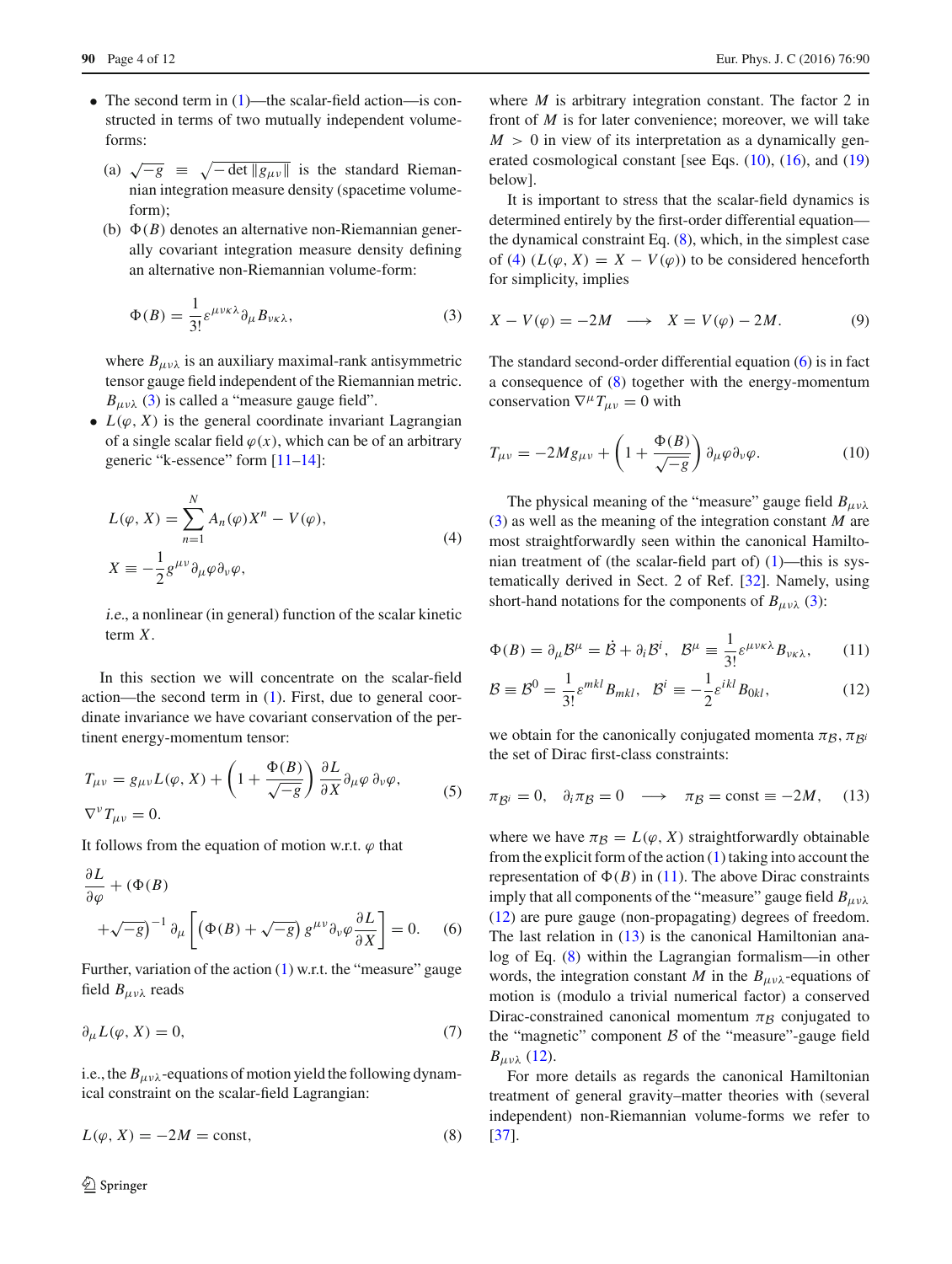#### <span id="page-4-8"></span>2.2 "Dust" fluid conservation laws

In Ref.  $[32]$  $[32]$  we have shown that the scalar-field action in  $(1)$ possesses a hidden Noether symmetry, namely [\(1\)](#page-2-1) is invariant (up to a total derivative) under the following nonlinear symmetry transformations:

<span id="page-4-3"></span>
$$
\delta_{\epsilon}\varphi = \epsilon\sqrt{X}, \quad \delta_{\epsilon}g_{\mu\nu} = 0,
$$
  

$$
\delta_{\epsilon}B_{\mu\nu\lambda} = -\epsilon \frac{1}{2\sqrt{X}} \varepsilon_{\mu\nu\lambda\kappa} g^{\kappa\rho}\partial_{\rho}\varphi \left(\Phi(B) + \sqrt{-g}\right).
$$
 (14)

<span id="page-4-4"></span>Then the standard Noether procedure yields the conserved current:

$$
\nabla_{\mu} J^{\mu} = 0, \quad J^{\mu} \equiv \left( 1 + \frac{\Phi(B)}{\sqrt{-g}} \right) \sqrt{2X} g^{\mu \nu} \partial_{\nu} \varphi \frac{\partial L}{\partial X}. \quad (15)
$$

Let us stress at this point that the existence of the hidden symmetry [\(14\)](#page-4-3) of the action [\(1\)](#page-2-1) does not depend on the specific form of the scalar-field Lagrangian [\(4\)](#page-3-3). The only requirement is that the kinetic term *X* must be positive.

 $T_{\mu\nu}$  [\(5\)](#page-3-8) and  $J^{\mu}$  [\(15\)](#page-4-4) can be cast into the a relativistic hydrodynamical form (taking into account [\(8\)](#page-3-0)):

$$
T_{\mu\nu} = -2Mg_{\mu\nu} + \rho_0 u_{\mu} u_{\nu}, \quad J^{\mu} = \rho_0 u^{\mu}, \tag{16}
$$

where

<span id="page-4-6"></span>
$$
\rho_0 \equiv \left(1 + \frac{\Phi(B)}{\sqrt{-g}}\right) 2X \frac{\partial L}{\partial X},\tag{17}
$$

$$
u_{\mu} \equiv \frac{\partial_{\mu}\varphi}{\sqrt{2X}} \quad \text{(note } u^{\mu}u_{\mu} = -1 \text{ ).} \tag{18}
$$

For the pressure  $p$  and energy density  $\rho$  we have accordingly

<span id="page-4-2"></span>
$$
p = -2M = \text{const},\tag{19}
$$

$$
\rho = \rho_0 - p = \left(1 + \frac{\Phi(B)}{\sqrt{-g}}\right) 2X \frac{\partial L}{\partial X} + 2M,\tag{20}
$$

where the integration constant *M* appears as dynamically generated cosmological constant.

Let us note that constancy [\(19\)](#page-4-2) of the pressure  $p = -2M$ in [\(16\)](#page-4-1) together with the covariant conservation of  $T_{\mu\nu}$ :

$$
\nabla^{\nu} T_{\mu\nu} = \nabla^{\nu} \left( \rho_0 u_{\mu} u_{\nu} \right)
$$
  
=  $u_{\mu} \nabla^{\nu} \left( \rho_0 u_{\nu} \right) + \rho_0 \left( u_{\nu} \nabla^{\nu} u_{\mu} \right) = 0,$  (21)

upon projecting [\(21\)](#page-4-5) along the "velocity" vector  $u_{\mu}$  and orthogonally w.r.t. the latter by  $\Pi^{\mu\lambda} = g^{\mu\lambda} + u^{\mu}u^{\lambda}$ ), immediately implies both the covariant conservation of  $J^{\mu}$  [\(15\)](#page-4-4):

<span id="page-4-10"></span>
$$
\nabla_{\mu} \left( \rho_0 u^{\mu} \right) = 0, \tag{22}
$$

<span id="page-4-11"></span>and the geodesic flow equation:

$$
u_v \nabla^v u_\mu = 0. \tag{23}
$$

As discussed in  $\lceil 32 \rceil$  the energy-momentum tensor  $(16)$ consists of two parts with the following interpretation according to the standard  $\Lambda$ -CDM model [\[40](#page-11-12)[–42](#page-11-13)] [using the notations  $p = p_{DM} + p_{DE}$  and  $\rho = \rho_{DM} + \rho_{DE}$  in [\(19\)](#page-4-2)–[\(20\)](#page-4-2)]:

- A dark energy part given by the first cosmological constant term in  $T_{\mu\nu}$  [\(16\)](#page-4-1), which arises due to the dynamical constraint on the scalar-field Lagrangian [\(8\)](#page-3-0) with  $p_{\text{DE}} = -2M$ ,  $\rho_{\text{DE}} = 2M$ ;
- A dark matter part given by the second term in  $(16)$  with  $p_{DM} = 0$ ,  $\rho_{DM} = \rho_0$  [ $\rho_0$  as in [\(17\)](#page-4-6)], which in fact describes a dust fluid. According to the general defini-tions, see e.g. [\[43](#page-11-14)],  $\rho_{DM} = \rho_0$  [\(17\)](#page-4-6) and  $\rho_{DE} = 2M$  are the rest-mass and internal fluid energy densities, so that the Noether conservation law [\(15\)](#page-4-4) describes dust dark matter "particle number" conservation.

## <span id="page-4-0"></span>**3 Quadratic gravity interacting with a dark energy-dark matter unifying scalar field: dual to purely kinetic "K-Essence"**

## <span id="page-4-1"></span>3.1 Derivation of the dual kinetic pure "K-Essence" theory

Let us now consider a modification of the gravitational part of the gravity-scalar-field action [\(2\)](#page-2-2) as follows:

<span id="page-4-7"></span>
$$
S = \int d^4x \sqrt{-g} \left( R(g, \Gamma) - \alpha R^2(g, \Gamma) \right)
$$

$$
+ \int d^4x \left( \sqrt{-g} + \Phi(B) \right) L(\varphi, X), \tag{24}
$$

where we have introduced  $f(R) = R - \alpha R^2$  extended gravity action in the first-order Palatini formalism:

$$
R(g,\Gamma) = g^{\mu\nu} R_{\mu\nu}(\Gamma),\tag{25}
$$

i.e., with an a priori independent metric  $g_{\mu\nu}$  and affine connection  $\Gamma^{\mu}_{\nu\lambda}$ .

<span id="page-4-5"></span>Clearly, since the scalar-field action—the second term in [\(24\)](#page-4-7)—remains the same as in the original action [\(2\)](#page-2-2), all results in Sect. [2.2](#page-4-8) remain valid.<sup>2</sup> In other words, the modified gravity-scalar-field action [\(24\)](#page-4-7) possesses a "hidden" Noether symmetry [\(14\)](#page-4-3) producing a "dust" fluid energy density con-served current [\(22\)](#page-4-10) and we have the interpretation of  $\varphi$  as describing simultaneously dark energy and dust dark matter with geodesic dust fluid flow  $(23)$ .

<span id="page-4-9"></span><sup>2</sup> Adding the bare cosmological constant term−2<sup>0</sup> √−*<sup>g</sup>* to the gravity action in [\(24\)](#page-4-7) is irrelevant, since this is equivalent to a constant shift of the scalar Lagrangian  $L(\varphi, X) \to L(\varphi, X) - 2\Lambda_0$  [recall that the non-Riemannian measure density  $\Phi(B)$  is a total derivative [\(3\)](#page-3-1)], which in turn amounts on-shell to a trivial redefinition of the arbitrary integration constant *M* ( $M \rightarrow M + \Lambda_0$ ) in Eq. [\(8\)](#page-3-0).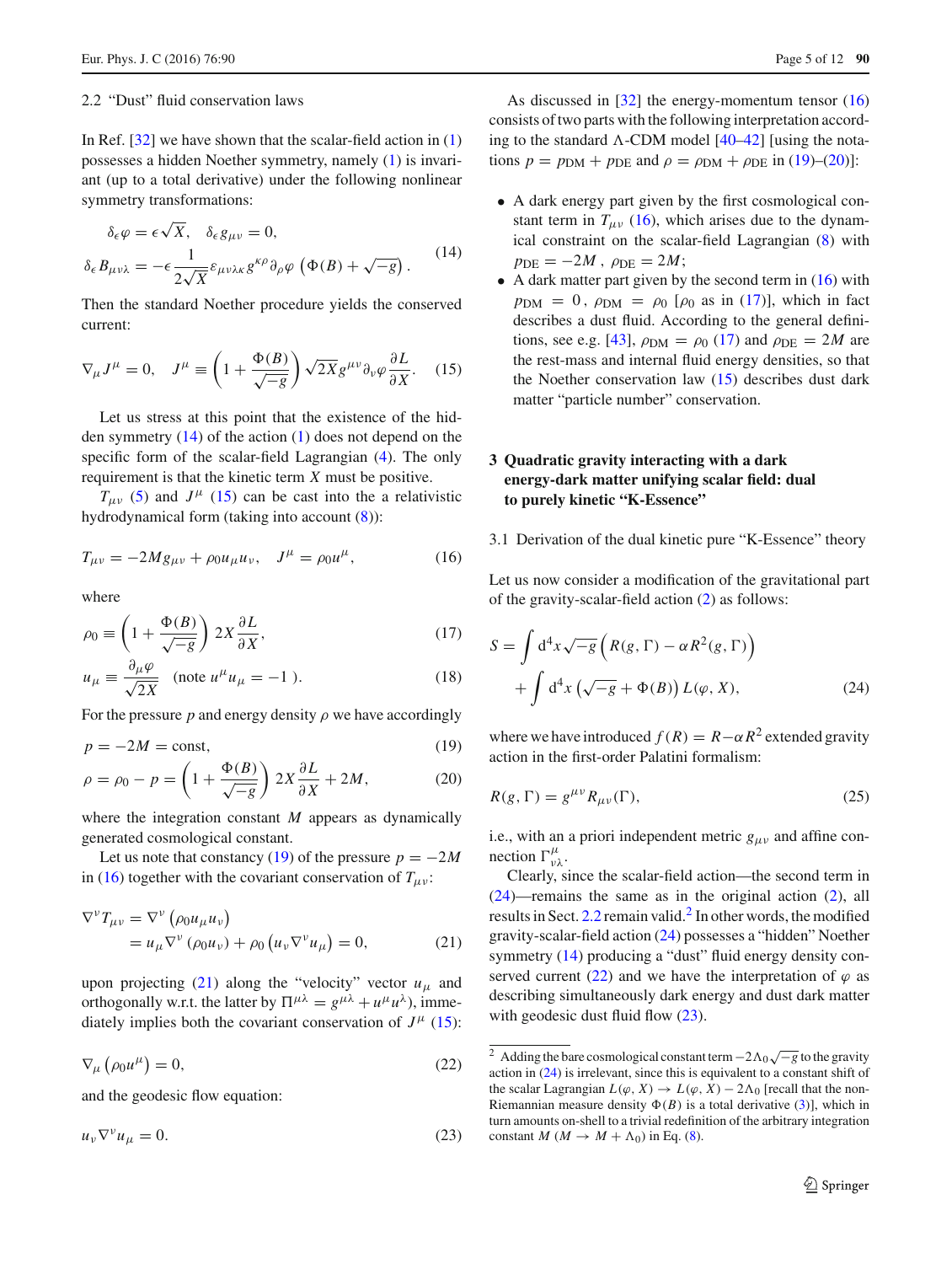The gravitational equations of motion resulting from [\(24\)](#page-4-7) are, however, not of the standard Einstein form. The equations of motion w.r.t.  $g^{\mu\nu}$  read

<span id="page-5-2"></span>
$$
R_{\mu\nu}(\Gamma) = \frac{1}{2f'_R} \left[ T_{\mu\nu} + f(R)g_{\mu\nu} \right],
$$
\n(26)  
\n
$$
f(R) = R(g, \Gamma) - \alpha R^2(g, \Gamma), \ f'_R = 1 - 2\alpha R(g, \Gamma),
$$
\n(27)

with  $T_{\mu\nu}$  the same as in [\(10\)](#page-3-2). The trace of Eqs. [\(26\)](#page-5-2) yields

<span id="page-5-4"></span>
$$
R(g, \Gamma) = -\frac{1}{2}T, \quad T = g^{\mu\nu}T_{\mu\nu}, \tag{28}
$$

$$
T = -8M - \left(1 + \frac{\Phi(B)}{\sqrt{-g}}\right) 2 (V(\varphi) - 2M). \tag{29}
$$

Variation of [\(24\)](#page-4-7) w.r.t.  $\Gamma^{\mu}_{\nu\lambda}$  yields

$$
\int d^4 x \sqrt{-g} g^{\mu\nu} f'_R \left( \nabla_{\kappa} \delta \Gamma^{\kappa}_{\mu\nu} - \nabla_{\mu} \delta \Gamma^{\kappa}_{\kappa\nu} \right) = 0, \tag{30}
$$

which shows, following the analogous derivation in Ref. [\[27](#page-11-11)], that  $\Gamma^{\mu}_{\nu\lambda}$  becomes a Levi-Civita connection:

$$
\Gamma^{\mu}_{\nu\lambda} = \Gamma^{\mu}_{\nu\lambda}(\overline{g}) = \frac{1}{2}\overline{g}^{\mu\kappa} \left( \partial_{\nu}\overline{g}_{\lambda\kappa} + \partial_{\lambda}\overline{g}_{\nu\kappa} - \partial_{\kappa}\overline{g}_{\nu\lambda} \right), \qquad (31)
$$

w.r.t. to the Weyl-rescaled metric  $\overline{g}_{\mu\nu}$ :

$$
\overline{g}_{\mu\nu} = f'_R \, g_{\mu\nu}.\tag{32}
$$

Before going over to the physical "Einstein frame" it is useful to perform the following  $\varphi$ -field redefinition:

<span id="page-5-5"></span>
$$
\varphi \to \widetilde{\varphi} = \int \frac{d\varphi}{\sqrt{(V(\varphi) - 2M)}},\tag{33}
$$

$$
X \to \widetilde{X} = -\frac{1}{2} \overline{g}^{\mu\nu} \partial_{\mu} \widetilde{\varphi} \partial_{\nu} \widetilde{\varphi} = \frac{1}{f'_R},\tag{34}
$$

where the latter relation follows from the Lagrangian dynamical constraint [\(9\)](#page-3-9) together with [\(32\)](#page-5-3).

Now, using Eqs.  $(27)$ – $(29)$ , which together with  $(34)$ imply:

$$
\frac{1}{\widetilde{X}} = 1 - \alpha \left[ 8M + \left( 1 + \frac{\Phi(B)}{\sqrt{-g}} \right) 2 \left( V(\varphi) - 2M \right) \right], \quad (35)
$$

as well as Eqs.  $(31)$ – $(32)$  and  $(34)$  we can rewrite all equations of motion resulting from  $(24)$ , in particular the quadratic  $f(R)$ -gravity Eqs. [\(26\)](#page-5-2), in terms of the new metric  $\overline{g}_{\mu\nu}$  [\(32\)](#page-5-3) and the new scalar field  $\tilde{\varphi}$  [\(33\)](#page-5-5) in the standard form of Einstein gravity equations:

$$
\overline{R}_{\mu\nu} - \frac{1}{2}\overline{g}_{\mu\nu}\overline{R} = \frac{1}{2}\overline{T}_{\mu\nu}
$$
\n(36)

with the following notations:

- Here  $\overline{R}_{\mu\nu}$  and  $\overline{R}$  are the standard Ricci tensor and scalar curvature of the Einstein-frame metric [\(32\)](#page-5-3).
- The Einstein-frame energy-momentum tensor

<span id="page-5-7"></span>
$$
\overline{T}_{\mu\nu} = \overline{g}_{\mu\nu}\overline{L}_{\text{eff}} - 2\frac{\partial \overline{L}_{\text{eff}}}{\partial \overline{g}^{\mu\nu}} \tag{37}
$$

is given in terms of the following effective  $\widetilde{\varphi}$ -scalar field Lagrangian of a specific quadratic purely kinetic "kessence" form:

<span id="page-5-0"></span>
$$
\overline{L}_{\text{eff}}(\widetilde{X}) = A_2 \widetilde{X}^2 - A_1 \widetilde{X} + A_0 \tag{38}
$$

$$
A_2 = \frac{1}{4\alpha} - 2M
$$
,  $A_1 = \frac{1}{2\alpha}$ ,  $A_0 = \frac{1}{4\alpha}$ . (39)

Let us stress that the three constant coefficients in [\(38\)](#page-5-0) depend only on two independent parameters  $(\alpha, M)$ , the second one being a dynamically generated integration constant in the original theory [\(24\)](#page-4-7).

<span id="page-5-6"></span>Thus, we have established a duality between the modifiedmeasure gravity-scalar-field theory [\(24\)](#page-4-7) within the original  $g_{\mu\nu}$  frame and the special quadratic purely kinetic "kessence" theory within the conformally rescaled  $\overline{g}_{\mu\nu}$  frame (Einstein frame):

<span id="page-5-3"></span><span id="page-5-1"></span>
$$
S_{\mathbf{k}-\rm ess} = \int d^4 \sqrt{-\overline{g}} \left[ \overline{R} + \left( \frac{1}{4\alpha} - 2M \right) \widetilde{X}^2 - \frac{1}{2\alpha} \widetilde{X} + \frac{1}{4\alpha} \right].
$$
\n(40)

with a matter Lagrangian [\(38\)](#page-5-0)–[\(39\)](#page-5-0).

The Einstein-frame effective energy-momentum tensor [\(37\)](#page-5-7) in the perfect fluid representation reads [taking into account [\(38\)](#page-5-0)–[\(39\)](#page-5-0)]

<span id="page-5-11"></span>
$$
\bar{T}_{\mu\nu} = \bar{g}_{\mu\nu}\tilde{p} + \tilde{u}_{\mu}\tilde{u}_{\nu}\left(\tilde{\rho} + \tilde{p}\right),\tag{41}
$$

<span id="page-5-8"></span>
$$
\widetilde{p} = \left(\frac{1}{4\alpha} - 2M\right)\widetilde{X}^2 - \frac{1}{2\alpha}\widetilde{X} + \frac{1}{4\alpha},\tag{42}
$$

<span id="page-5-9"></span>
$$
\widetilde{\rho} = 3\left(\frac{1}{4\alpha} - 2M\right)\widetilde{X}^2 - \frac{1}{2\alpha}\widetilde{X} - \frac{1}{4\alpha},\tag{43}
$$

$$
\widetilde{u}_{\mu} \equiv \frac{\partial_{\mu}\widetilde{\varphi}}{\sqrt{2\widetilde{X}}}, \quad \overline{g}^{\mu\nu}\widetilde{u}_{\mu}\widetilde{u}_{\nu} = -1.
$$

<span id="page-5-12"></span>Because of the obvious Noether symmetry of [\(40\)](#page-5-1) under constant shift of  $\tilde{\varphi}$ :

$$
\widetilde{\varphi} \to \widetilde{\varphi} + \text{const} \tag{44}
$$

<span id="page-5-10"></span>the corresponding Noether conservation law is identical to the  $\tilde{\varphi}$ -equations of motion:

$$
\overline{\nabla}_{\mu}\left(\overline{g}^{\mu\nu}\partial_{\nu}\widetilde{\varphi}\frac{\partial \widetilde{L}_{\text{eff}}}{\partial \widetilde{X}}\right) = 0,\tag{45}
$$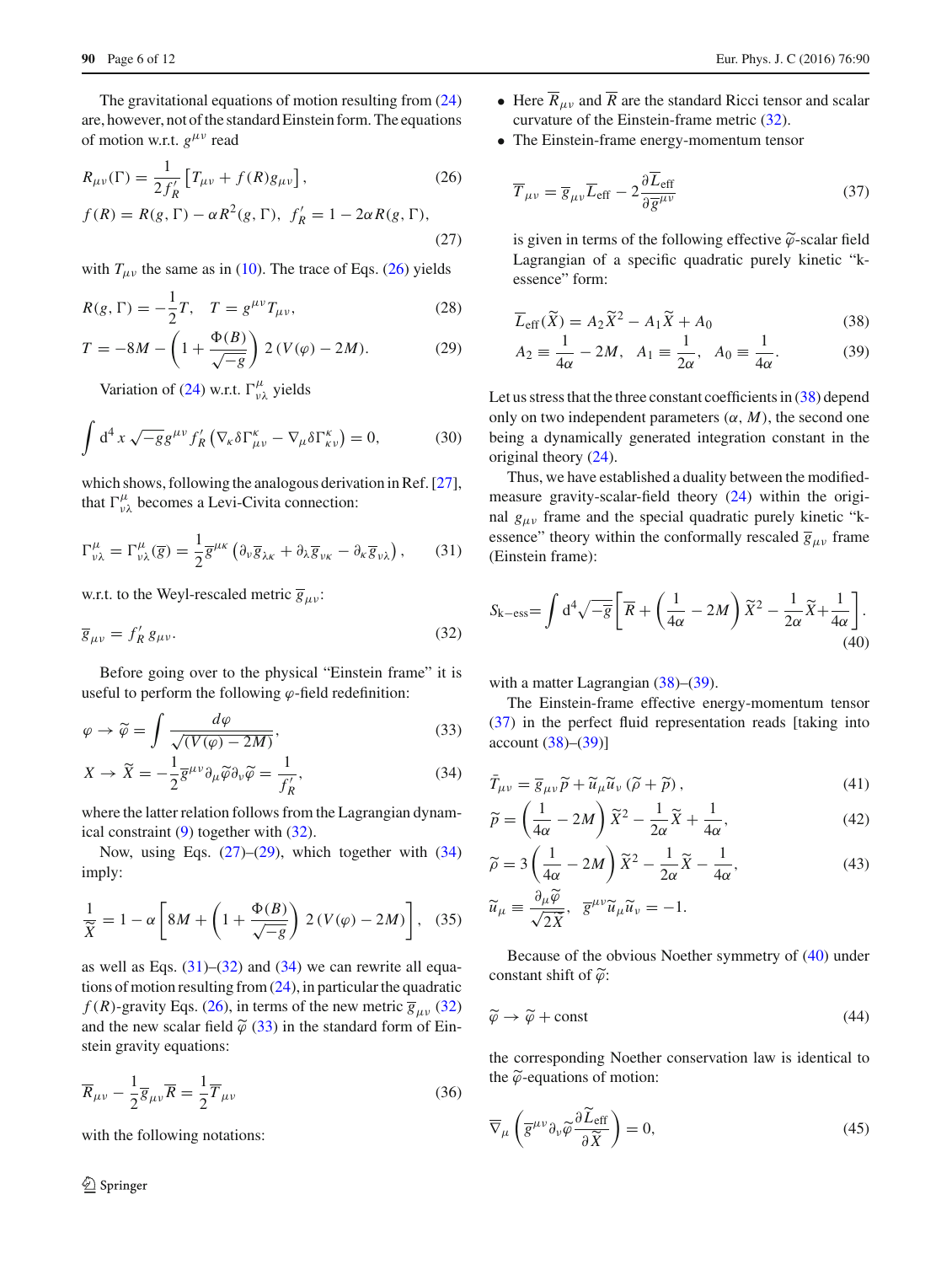where  $\overline{\nabla}_{\mu}$  indicates a covariant derivative w.r.t. Levi-Civita connection in the  $\overline{g}_{\mu\nu}$  (Einstein) frame.

Introducing now the standard thermodynamical notions of enthalpy per unit particle *<sup>h</sup>* and particle number density  $\tilde{n}$  within the above Einstein-frame system, where  $\tilde{\rho} + \tilde{p} =$  $h\tilde{n}$ , and taking into account the expressions [\(42\)](#page-5-8)–[\(43\)](#page-5-9), the Noether current conservation law [\(45\)](#page-5-10) and the covariant conservation  $\overline{\nabla}^{\nu} \widetilde{T}_{\mu\nu} = 0$  of [\(41\)](#page-5-11) can be written, respectively, as

<span id="page-6-0"></span>
$$
\overline{\nabla}_{\mu} (\widetilde{n}\widetilde{u}^{\mu}) = 0, \quad \widetilde{u}^{\nu} \overline{\nabla}_{\nu} \widetilde{u}^{\mu} + \widetilde{\Pi}^{\nu}_{\mu} \partial_{\nu} \ln \widetilde{h} = 0, \tag{46}
$$

where

$$
\widetilde{h} = \sqrt{2\widetilde{X}}, \quad \widetilde{\Pi}^{\mu\nu} = \overline{g}^{\mu\nu} + \widetilde{u}^{\mu}\widetilde{u}^{\nu}, \n\widetilde{n} = \sqrt{2\widetilde{X}} \frac{\partial \widetilde{L}_{\text{eff}}}{\partial \widetilde{X}} = \sqrt{2\widetilde{X}} \left[ \frac{1}{2\alpha} \left( \widetilde{X} - 1 \right) - 4M \widetilde{X} \right].
$$
\n(47)

Comparing Eqs. [\(46\)](#page-6-0) in the Einstein frame with the corresponding relations in the original  $g_{\mu\nu}$ -frame [\(22\)](#page-4-10)–[\(23\)](#page-4-11) we conclude that:

- Conservation of the dust dark matter energy density cur-rent [\(22\)](#page-4-10) in the  $g_{\mu\nu}$  frame is dual to the conservation of the particle number density current within the Einstein frame—first Eq. [\(46\)](#page-6-0), which in fact is the standard  $\tilde{\varphi}$ equation of motion resulting from the action [\(40\)](#page-5-1). That is, the "hidden" nonlinear Noether symmetry of [\(24\)](#page-4-7) is dual to the shift symmetry [\(44\)](#page-5-12) of [\(40\)](#page-5-1).
- In the original  $g_{\mu\nu}$  frame the dust dark matter flows along the geodesics  $(23)$ , whereas in the dual Einstein frame the dual purely kinetic "k-essence" fluid does not any more flow along the geodesics [second Eq. [\(46\)](#page-6-0)].

The purely kinetic "k-essence" theory [\(40\)](#page-5-1) apart from the trivial vacuums  $\tilde{\varphi}$  = const possesses in addition a non-trivial "kinetic vacuum" solution  $\widetilde{X}_{\text{vac}}$  of the equations of motion  $(45)$ :

<span id="page-6-1"></span>
$$
\frac{\partial \widetilde{L}_{\text{eff}}}{\partial \widetilde{X}}\bigg|_{\widetilde{X}_{\text{vac}}} = 0 \quad \longrightarrow \quad \widetilde{X}_{\text{vac}} = \frac{1}{1 - 8\alpha M},\tag{48}
$$

implying the dark energy property [cf. [\(41\)](#page-5-11)]:

$$
(\widetilde{\rho} + \widetilde{p})|_{\widetilde{X}_{\text{vac}}} = 0, \quad \widetilde{\rho}|_{\widetilde{X}_{\text{vac}}} = \frac{2M}{1 - 8\alpha M} \equiv 2\Lambda_{\text{eff}} \tag{49}
$$

with effective cosmological constant:

$$
\Lambda_{\rm eff} = \frac{M}{1 - 8\alpha M}.\tag{50}
$$

The explicit form of [\(48\)](#page-6-1) reads

$$
\overline{g}^{\mu\nu}\partial_{\mu}\widetilde{\varphi}_{\text{vac}}\partial_{\nu}\widetilde{\varphi}_{\text{vac}} + \frac{2}{1 - 8\alpha M} = 0. \tag{51}
$$

<span id="page-6-6"></span>It has the form of the standard Hamilton–Jacobi equation for the action of a massive relativistic point-particle moving in a  $\overline{g}_{\mu\nu}$ -background with mass squared:

$$
m_0^2 \equiv \frac{2}{1 - 8\alpha M}.\tag{52}
$$

In other words  $\widetilde{\varphi}_{\text{vac}}(x) = m_0 T$ , where *T* is the proper-time for the particle to reach the spacetime point *x* from some reference point  $x_{(0)}$ .

3.2 FLRW reduction of the dual kinetic pure "K-Essence" theory

Let us now consider a reduction of the dual quadratic purely kinetic "k-essence" gravity-scalar-field model [\(40\)](#page-5-1) for the Friedman–Lemaitre–Robertson–Walker (FLRW) class of metrics:

<span id="page-6-7"></span>
$$
ds^{2} = -N^{2}(t)dt^{2} + a^{2}(t)\left[\frac{dr^{2}}{1 - Kr^{2}} + r^{2}(d\theta^{2} + \sin^{2}\theta d\phi^{2})\right].
$$
\n(53)

Then the action  $(40)$  acquires the form (using again short-hand notations [\(39\)](#page-5-0); in what follows we will take the spatial FLRW curvature  $K = 0$  for simplicity):

<span id="page-6-2"></span>
$$
S = \int dt \left[ -\frac{a \dot{a}^2}{N} + \frac{N}{4} a^3 \left( \frac{1}{\alpha} - \frac{1}{\alpha} \frac{\dot{\phi}^2}{N^2} + \left( \frac{1}{4\alpha} - 2M \right) \frac{\dot{\phi}^4}{N^4} \right) \right],
$$
 (54)

<span id="page-6-3"></span>with  $\dot{\phi} \equiv \frac{d\tilde{\phi}}{dt}$ . The  $\phi \equiv \tilde{\phi}$ -equation of motion from [\(54\)](#page-6-2) yields (using henceforth the gauge  $N = 1$ ):

$$
\frac{dp_{\phi}}{dt} = 0 \longrightarrow p_{\phi} = a^3 \left[ -\frac{1}{2\alpha} \dot{\phi} + \left( \frac{1}{4\alpha} - 2M \right) \dot{\phi}^3 \right],
$$
\n(55)

where  $p_{\phi}$  is the constant conserved canonically conjugated momentum of  $\phi \equiv \tilde{\varphi}$ .

<span id="page-6-5"></span><span id="page-6-4"></span>The equation of motion w.r.t. *a* resulting from [\(54\)](#page-6-2)—the Friedmann equation—reads

$$
\dot{a}^2 = \frac{1}{6}a^2 \rho (p_\phi/a^3),\tag{56}
$$

with  $\rho(p_{\phi}/a^3)$  denoting the energy density as a function of  $\frac{p_{\phi}}{a^3}$ :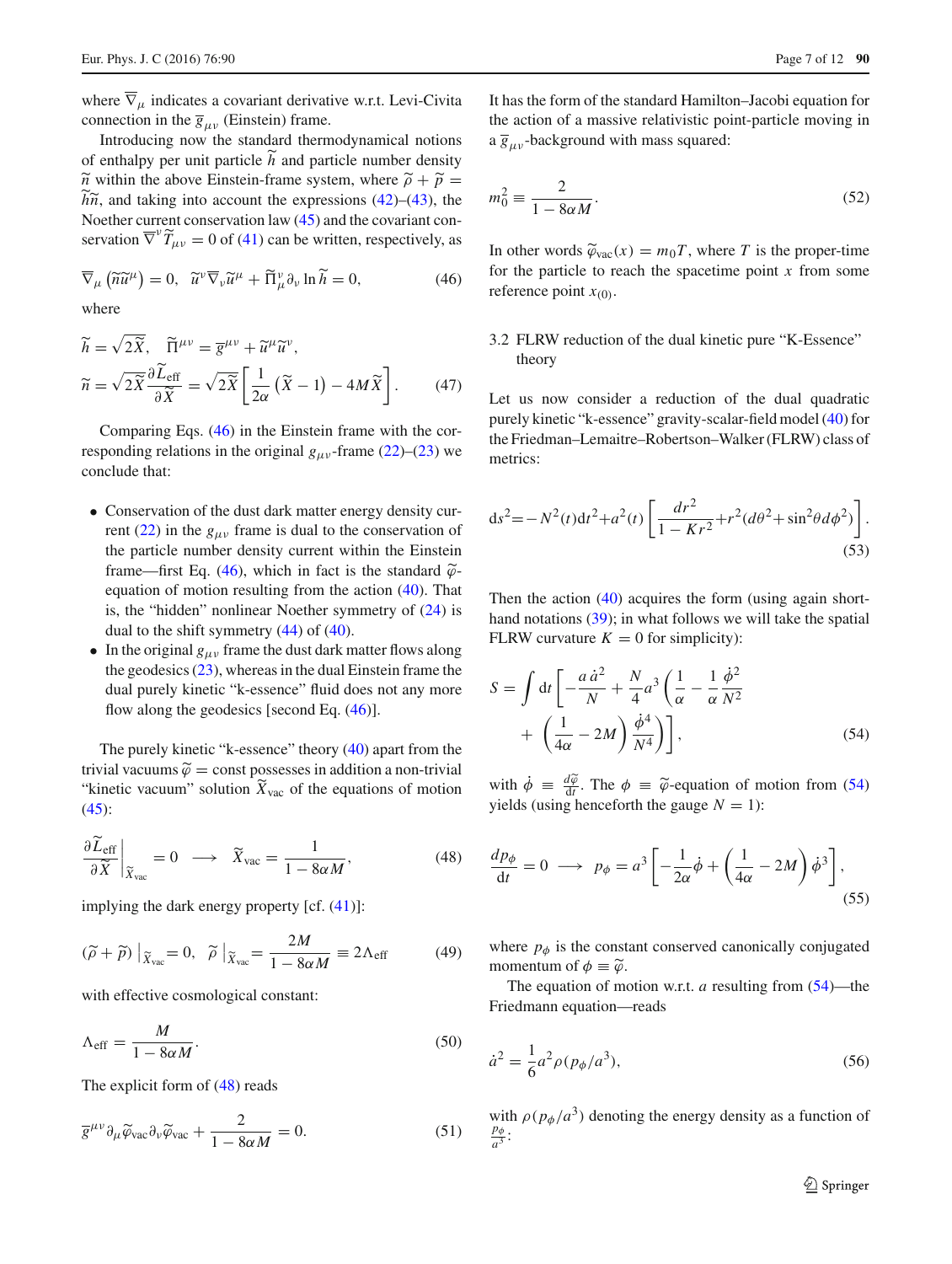$$
\rho(p_{\phi}/a^3) = -A_0 - \frac{1}{2}A_1\dot{\phi}^2(p_{\phi}/a^3) + \frac{3}{4}A_2\dot{\phi}^4(p_{\phi}/a^3)
$$

$$
= \frac{1}{8\alpha}\dot{\phi}^2(p_{\phi}/a^3) + \frac{3}{4}\frac{p_{\phi}}{a^3}\dot{\phi}(p_{\phi}/a^3) - \frac{1}{4\alpha},
$$
(57)

where in the second line of  $(57)$  relation  $(55)$  was used. Here  $\dot{\phi}(p_{\phi}/a^3) \equiv y$  is one of the roots of the cubic equation [\(55\)](#page-6-3):

$$
y^3 - \frac{2}{1 - 8\alpha M}y - \frac{4\alpha}{1 - 8\alpha M} \frac{p_\phi}{a^3} = 0,\tag{58}
$$

which explicitly read

<span id="page-7-2"></span>
$$
y_1 = \widetilde{A} + \widetilde{B}, \quad y_{2,3} = -\frac{1}{2} \left( \widetilde{A} + \widetilde{B} \right) \pm i \frac{\sqrt{3}}{2} \left( \widetilde{A} - \widetilde{B} \right), \quad (59)
$$

where

$$
\widetilde{A}, \widetilde{B} \equiv \frac{2\alpha}{1 - 8\alpha M} \frac{p_{\phi}}{a^3}
$$

$$
\pm \sqrt{\left(\frac{2\alpha}{1 - 8\alpha M} \frac{p_{\phi}}{a^3}\right)^2 - \left(\frac{2}{3(1 - 8\alpha M)}\right)^3}.
$$
(60)

Similarly, for the pressure we have

$$
p(p_{\phi}/a^3) = A_0 - \frac{1}{2}A_1\dot{\phi}^2(p_{\phi}/a^3) + \frac{1}{4}A_2\dot{\phi}^4(p_{\phi}/a^3)
$$
  
= 
$$
-\frac{1}{8\alpha}\dot{\phi}^2(p_{\phi}/a^3) + \frac{p_{\phi}}{4a^3}\dot{\phi}(p_{\phi}/a^3) + \frac{1}{4\alpha},
$$
 (61)

where again in the second line the cubic equation  $(58)$  has been used.

The Friedmann equation  $(56)$  can be solved approximately for small and large values of *a* using expressions [\(59\)](#page-7-2)–[\(60\)](#page-7-3):

$$
\dot{\phi}(p_{\phi}/a^3) \simeq \left(\frac{2\alpha p_{\phi}}{1 - 8\alpha M}\right)^{1/3} a^{-1} \quad \text{for } a \to 0,
$$
 (62)

$$
\dot{\phi}(p_{\phi}/a^3) \simeq \sqrt{\frac{2}{1 - 8\alpha M}} + \alpha \frac{p_{\phi}}{a^3} \quad \text{for } a \to \infty. \tag{63}
$$

Accordingly, we have for the energy density [\(57\)](#page-7-0):

$$
\rho(p_{\phi}/a^3) \simeq \frac{3}{4} \left( \frac{4\alpha}{1 - 8\alpha M} \right)^{1/3} p_{\phi}^{4/3} a^{-4} \text{ for } a \to 0, \text{ (64)}
$$

i.e. radiation domination for small  $a$ , and [using the notations [\(50\)](#page-6-5) and [\(52\)](#page-6-6)]:

$$
\rho(p_{\phi}/a^3) \simeq \frac{2M}{1 - 8\alpha M} + \sqrt{\frac{2}{1 - 8\alpha M}} \frac{p_{\phi}}{a^3}
$$
(65)

$$
=2\Lambda_{\rm eff}+m_0\frac{p_\phi}{a^3}\quad\text{for }a\to\infty,
$$
 (66)

i.e., dark energy domination plus a subleading "dust" dark matter contribution for large *a*.

<span id="page-7-1"></span><span id="page-7-0"></span>An important property of the above derivation of the duality between the original  $g_{\mu\nu}$ -frame quadratic  $f(R)$ -gravity plus non-Riemannian-modified-measure scalar-field action [\(24\)](#page-4-7), on one hand, and the Einstein-frame special quadratic purely kinetic "k-essence" theory [\(40\)](#page-5-1), on the other hand, is that there exists a smooth limit  $\alpha \rightarrow 0$  of the energy density [\(57\)](#page-7-0) and pressure [\(61\)](#page-7-4) in the latter theory in spite of the singularity at the strong coupling limit  $\alpha \rightarrow 0$  in all kinetic "k-essence" coefficients  $(38)$ – $(39)$ . The corresponding limiting values at  $\alpha = 0$  of the energy density and pressure of the dual purely kinetic "k-essence" theory [\(40\)](#page-5-1) are those of the original theory [\(24\)](#page-4-7) with the standard Einstein gravity action  $(\alpha = 0)$ , *i.e.*, the theory [\(2\)](#page-2-2) [\[32](#page-11-3)]. In particular, in the limit  $\alpha \rightarrow 0$  we get precisely the expression for the energy density being an exact sum of dark energy and dust dark matter contributions produced by [\(2\)](#page-2-2) [\[32](#page-11-3)].

Indeed, from [\(55\)](#page-6-3) and [\(59\)](#page-7-2)–[\(60\)](#page-7-3) we obtain for  $\alpha \to 0$ :

<span id="page-7-3"></span>
$$
\dot{\phi}(p_{\phi}/a^3) \simeq \sqrt{2} + \alpha \left(4\sqrt{2}M + \frac{p_{\phi}}{a^3}\right) \n+ \alpha^2 \left[24\sqrt{2}M - \frac{3\sqrt{2}}{4}\left(\frac{p_{\phi}}{a^3}\right)^2\right] + O(\alpha^3),
$$
\n(67)

wherefrom [\(57\)](#page-7-0) and [\(61\)](#page-7-4) yield for small  $\alpha$ :

<span id="page-7-4"></span>
$$
\rho(p_{\phi}/a^3) \simeq 2M + \sqrt{2}\frac{p_{\phi}}{a^3}
$$

$$
+ \alpha \left[ 16M^2 + 4\sqrt{2}M\frac{p_{\phi}}{a^3} + \frac{1}{2}\left(\frac{p_{\phi}}{a^3}\right)^2 \right] + O(\alpha^2), \tag{68}
$$

<span id="page-7-7"></span><span id="page-7-5"></span>
$$
p(p_{\phi}/a^3) \simeq -2M - \alpha \left[ 16M^2 - \frac{1}{2} \left( \frac{p_{\phi}}{a^3} \right)^2 \right] + \mathcal{O}(\alpha^2). \tag{69}
$$

The expression [\(68\)](#page-7-5) resembles the large-*a* asymptotics [\(65\)](#page-7-6) for the energy density, however, unlike the latter Eq. [\(68\)](#page-7-5) is valid for generic values of the FLRW factor *a* [and small values of  $\alpha$ —the  $R^2$  coupling constant in the original theory [\(24\)](#page-4-7)].

<span id="page-7-8"></span>The cosmological implications of general purely kinetic "k-essence" models have been previously studied extensively in Refs. [\[15](#page-10-8)[–20](#page-10-10)]. In particular, an important strong inequality (Eqs. (26)–(27) in [\[15](#page-10-8)]) involving the parameters of a generic quadratic purely kinetic "k-essence" theory was derived from the requirement that the onset of dark matter behavior must occur before the epoch of equal matter and radiation, and also that in the present stage of evolution the dark energy component must exceed twice the dark matter component in the pertinent energy density, The counterpart of the above Scherrer inequality in the present settings becomes the requirement:

<span id="page-7-9"></span><span id="page-7-6"></span>
$$
\alpha M \ll 1,\tag{70}
$$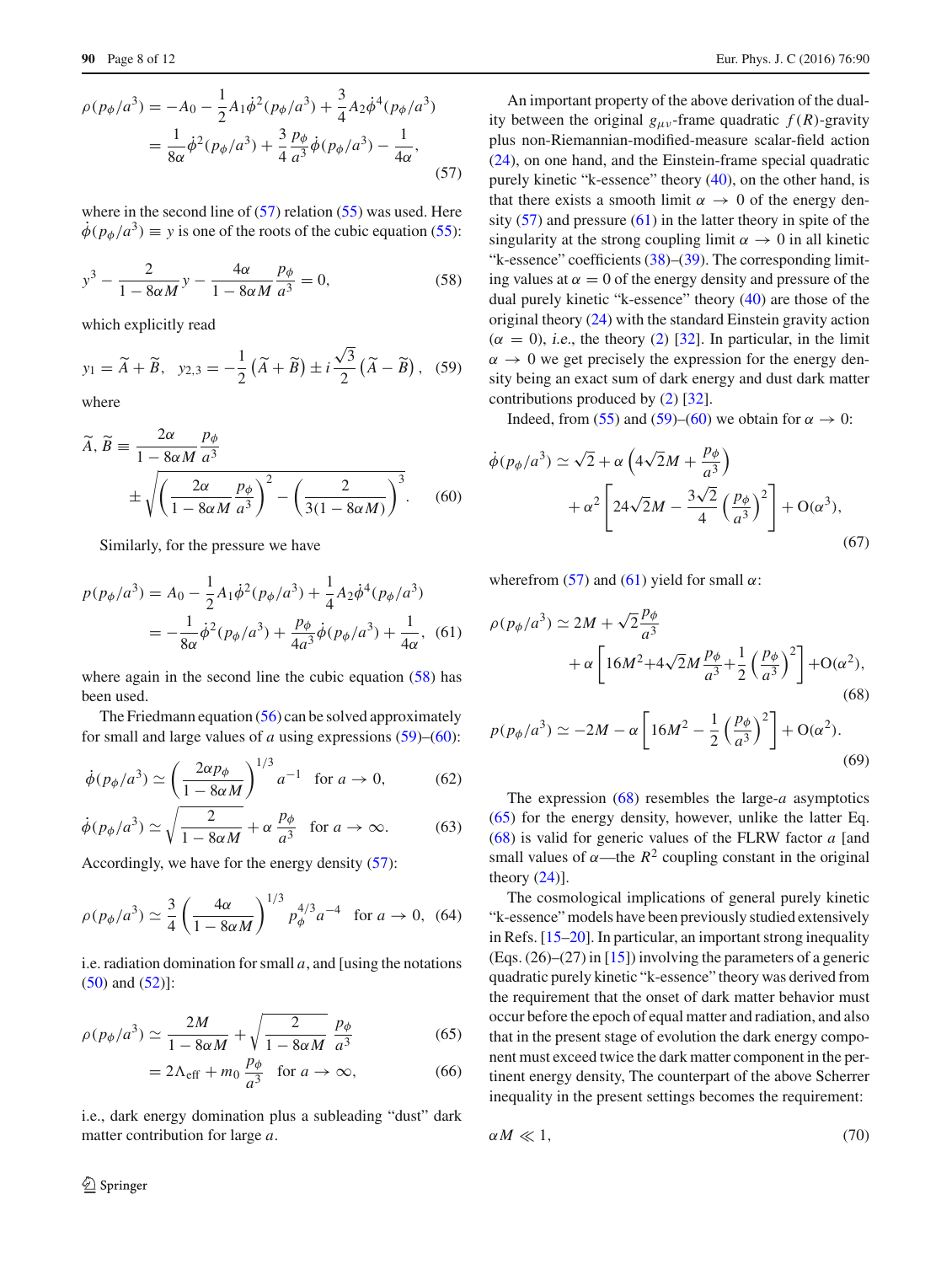which completely conforms to the result [\(68\)](#page-7-5).

<span id="page-8-1"></span>From Eqs.  $(57)$ – $(61)$  we obtain for the squared sound speed:

$$
c_s^2 = \frac{\partial p}{\partial \rho} = \frac{1}{3} \left[ 1 - \frac{1}{\sqrt{1 + 3\alpha \left[ (1 - 8\alpha M)\rho - 2M \right]}} \right] \tag{71}
$$

with  $\rho$  as in [\(57\)](#page-7-0)–[\(58\)](#page-7-1). Obviously  $c_s^2 \to 0$  for  $\alpha \to 0$ , which conforms to the limiting values  $(68)$ – $(69)$ . Also,  $c_s^2$  [\(71\)](#page-8-1) is well defined (positive) and reasonably small for  $\rho > 2M(1-\rho)$  $8\alpha M$ <sup>-1</sup>, which is obviously fulfilled for small  $\alpha$  according to [\(68\)](#page-7-5).

The new aspects in our current treatment w.r.t. Refs. [\[15](#page-10-8)– [20\]](#page-10-10) are as follows:

- We have derived an explicit duality between the original  $g_{\mu\nu}$ -frame quadratic  $f(R)$ -gravity plus non-Riemannianmodified-measure scalar-field action [\(24\)](#page-4-7), on one hand, and the Einstein-frame special quadratic purely kinetic "k-essence" theory [\(40\)](#page-5-1).
- Unlike the general purely kinetic "k-essence" treatment [\[15](#page-10-8)[–20](#page-10-10)] all three coefficients in our kinetic "k-essence" action  $(38)$ – $(39)$  explicitly depend on only two independent parameters  $(\alpha, M)$ , the latter being a dynamically generated integration constant.
- In spite of the singularity of all "k-essence" coefficients  $A_1$ ,  $A_2$ ,  $A_3$  [\(39\)](#page-5-0) for small  $\alpha$  [the coupling constant of the  $R<sup>2</sup>$  in the original theory [\(24\)](#page-4-7)], the energy density and pressure in the dual purely kinetic "k-essence" theory have smooth limit for  $\alpha \to 0$ , whereby their limiting values [\(68\)](#page-7-5) and [\(69\)](#page-7-7) exactly coincide with the corresponding values in the original theory [\(24\)](#page-4-7) with  $\alpha = 0$ , i.e., [\(2\)](#page-2-2) [\[32](#page-11-3)].
- The established duality between  $(24)$  and  $(40)$  elucidates the origin of the unified description of dark energy and dark matter within the approach based on "purely kinetic k-essence" models [\[15](#page-10-8)].

## <span id="page-8-0"></span>**4 Canonical Hamiltonian formalism and Wheeler–DeWitt equation**

For the canonical Hamiltonian formalism applied to generic generalized gravity–matter models with one or more non-Riemannian spacetime volume-forms we refer to [\[37\]](#page-11-8). In particular, for the theory [\(2\)](#page-2-2) the canonical Hamiltonian analysis was discussed in detail in Sect. 2 of Ref. [\[32\]](#page-11-3).

Here we will consider specifically the Hamiltonian treatment and quantization of the action [\(54\)](#page-6-2)—reduction of the purely kinetic "k-essence" model [\(40\)](#page-5-1) for the Friedman– Lemaitre–Robertson–Walker (FLRW) class of metrics [\(53\)](#page-6-7).

From the explicit form of the FLRW action [\(54\)](#page-6-2) we deduce the canonically conjugated momenta  $p_a$ ,  $\pi_N$  and  $p_\phi$  w.r.t. *a*, *N* and  $\phi \equiv \tilde{\varphi}$ :

$$
p_a = -\frac{2a\dot{a}}{N}, \quad \pi_N = 0,
$$
  
\n
$$
p_{\phi} = a^3 \left[ -\frac{1}{2\alpha} \frac{\dot{\phi}}{N} + \left( \frac{1}{4\alpha} - 2M \right) \frac{\dot{\phi}^3}{N^3} \right],
$$
\n(72)

where the second relation for  $\pi_N$  is a primary Dirac first-class constraint. The total canonical Hamiltonian becomes

<span id="page-8-2"></span>
$$
\mathcal{H}_{\text{total}} = N \left[ -\frac{p_a^2}{24a} + a^3 \rho (p_\phi/a^3) \right] \tag{73}
$$

with  $\rho(p_{\phi}/a^3)$  as in [\(57\)](#page-7-0), thus  $\mathcal{H}_{total}$  by itself is a secondary Dirac first-class constraint with *N* playing the role ot its Lagrange multiplier. Since  $\phi = \tilde{\varphi}$  is a cyclic variable its canonically conjugated momentum  $p_{\phi}$  is conserved.

Quantization according to the Dirac-constrained Hamiltonian formalism proceeds by imposing the quantized operator version of the Hamiltonian constraint—the expression in the square brackets in  $(73)$ —on the quantum wave function  $\Psi(a, p_{\phi})$ —the Wheeler–DeWitt equation. The ordering ambiguity in the quantized version of the first term there is resolved by changing variables:

<span id="page-8-3"></span>
$$
a \to \tilde{a} = \frac{4}{\sqrt{3}} a^{3/2},\tag{74}
$$

and taking the special operator ordering:

<span id="page-8-8"></span>
$$
\frac{p_a^2}{24a} \to \frac{1}{\sqrt{12a}} \widehat{p}_a \frac{1}{\sqrt{12a}} \widehat{p}_a = -\frac{1}{2} \frac{\partial^2}{\partial \widetilde{a}^2}.
$$
 (75)

Therefore, the Wheeler–DeWitt equation acquires the form of Schrödinger equation for zero energy eigenvalue:

<span id="page-8-7"></span>
$$
\left[-\frac{1}{2}\frac{\partial^2}{\partial \widetilde{a}^2} + \mathcal{V}_{\text{eff}}(\widetilde{a}, p_{\phi})\right]\Psi(\widetilde{a}, p_{\phi}) = 0\tag{76}
$$

<span id="page-8-6"></span>with effective potential:

$$
\mathcal{V}_{\rm eff}(\tilde{a}, p_{\phi}) = -a^3 \rho (p_{\phi}/a^3)
$$
\n(77)

<span id="page-8-5"></span> $[\rho(p_{\phi}/a^3)$  as in [\(57\)](#page-7-0), and *a* and  $\tilde{a}$  related as in [\(74\)](#page-8-3)]. Explicitly:

$$
\mathcal{V}_{\rm eff}(\tilde{a}, p_{\phi}) = -\frac{3\tilde{a}^2}{16} \left[ \frac{1}{8\alpha} f^2(\tilde{a}, p_{\phi}) + \frac{4p_{\phi}}{\tilde{a}^2} f(\tilde{a}, p_{\phi}) - \frac{1}{4\alpha} \right],
$$
\n(78)

<span id="page-8-4"></span>where  $f(\tilde{a}, p_{\phi}) \equiv y$  is a root of the cubic equation [cf. Eqs.  $(55), (58)$  $(55), (58)$  $(55), (58)$ – $(59)$ ]:

$$
y^{3} - \frac{2}{1 - 8\alpha M} y - \frac{64\alpha p_{\phi}}{3(1 - 8\alpha M)} \tilde{a}^{-2} = 0.
$$
 (79)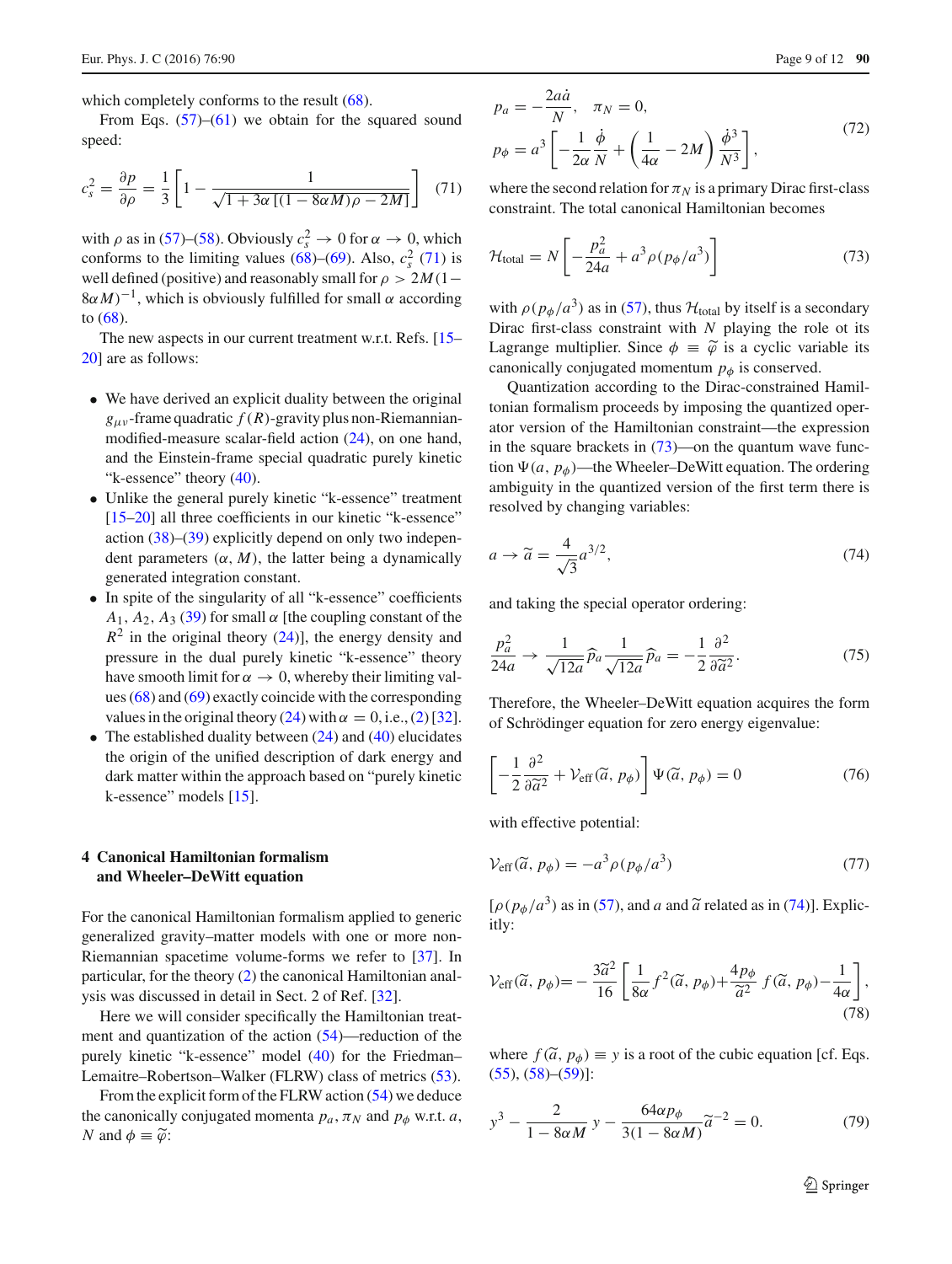Using the asymptotics  $(64)$ – $(65)$  we obtain for the small  $\widetilde{a}$  and large  $\widetilde{a}$  of  $\mathcal{V}_{\text{eff}}(\widetilde{a}, p_{\phi})$ :

<span id="page-9-0"></span>
$$
\mathcal{V}_{\text{eff}}(\tilde{a}, p_{\phi}) \simeq -\left(\frac{9\alpha p_{\phi}^4}{1 - 8\alpha M}\right)^{1/3} \tilde{a}^{-2/3}
$$

$$
-\left(\frac{2\alpha p_{\phi}}{1 - 8\alpha M}\right)^{2/3} \frac{1}{8\alpha} \tag{80}
$$

<span id="page-9-1"></span>for small  $\tilde{a}$ , and

$$
\mathcal{V}_{\rm eff}(\widetilde{a}, p_{\phi}) \simeq -\frac{3M}{8(1 - 8\alpha M)}\widetilde{a}^2 - \sqrt{\frac{2}{1 - 8\alpha M}} p_{\phi} \qquad (81)
$$

for large  $\tilde{a}$ . Using [\(79\)](#page-8-4) we find that  $V_{\text{eff}}(\tilde{a}, p_{\phi})$  [\(78\)](#page-8-5) is negative for all  $\tilde{a} \in (0, \infty)$  and diverges to  $-\infty$  at both ends of the interval according to [\(80\)](#page-9-0)–[\(81\)](#page-9-1).

According to Scherrer's inequality [\(70\)](#page-7-9)  $\alpha$  must be very small. Thus, substituting  $(68)$  into  $(77)$  and accounting for the change of variables [\(74\)](#page-8-3) renders the Wheeler–DeWitt effective potential into the following form:

$$
\mathcal{V}_{\text{eff}}(\tilde{a}, p_{\phi}) \simeq -\frac{3M}{8} (1 + 8\alpha M) \tilde{a}^{2}
$$

$$
-\alpha \frac{8p_{\phi}^{2}}{3} \tilde{a}^{-2} - \sqrt{2}p_{\phi}(1 + 4\alpha M), \qquad (82)
$$

valid for any  $\tilde{a} \in (0, \infty)$ . In other words, for small  $\alpha$  [\(82\)](#page-9-2) is a sum of inverted harmonic oscillator potential with negative frequency squared:

<span id="page-9-3"></span>
$$
\omega^2 = -\frac{3M}{4}(1 + 8\alpha M) = -\frac{3}{4}\Lambda_{\text{eff}},
$$
\n(83)

where  $\Lambda_{\text{eff}}$  is the effective cosmological constant [\(50\)](#page-6-5) for small  $\alpha$ , plus an inverse square potential and with an "energy" eigenvalue  $\mathcal{E} = \sqrt{2p_{\phi}(1 + 4\alpha M)}$ .

Thus, in the limit  $\alpha \rightarrow 0$  the Wheeler–DeWitt equation [\(76\)](#page-8-7) becomes the Schrödinger equation for an inverted harmonic oscillator with negative frequency squared [\(83\)](#page-9-3) and with "energy" eigenvalue  $\mathcal{E} = \sqrt{2} p_{\phi}$ :

$$
\left[-\frac{1}{2}\frac{\partial^2}{\partial \widetilde{a}^2} - \frac{3M}{8}\widetilde{a}^2 - \sqrt{2}p_\phi\right]\Psi(\widetilde{a}, p_\phi) = 0.
$$
 (84)

The inverted harmonic oscillator was extensively studied in Ref. [\[44](#page-11-15)] (for a more recent account and further references, see [\[45](#page-11-16)]). In particular, the inverted oscillator was applied in [\[46](#page-11-17)] to the study of the quantum mechanical dynamics of the scalar field in the so called "new inflationary" scenario. Since the energy eigenvalue spectrum of the inverted harmonic oscillator is continuous ( $\mathcal{E} \in (-\infty, +\infty)$ ) and the corresponding energy eigenfunctions are not square-integrable, its application in the context of cosmology [\[46\]](#page-11-17) required the

employment of wave-packets w.r.t. *E* instead of energy eigenfunctions.

Similarly, in the present case the value of  $p_{\phi}$ —the conserved canonical momentum of the kinetic "k-essence" scalar field  $\phi \equiv \tilde{\varphi}$  in [\(54\)](#page-6-2)—is the analog of energy eigenvalue  $\mathcal E$  in the Wheeler–DeWitt Schrödinger-like equation [\(84\)](#page-9-4) (modulo the factor  $\sqrt{2}$ ). Therefore, now in the strong coupling limit  $\alpha \to 0$  the "k-essence" field  $\phi \equiv \tilde{\varphi}$  plays the role of a Wheeler–DeWitt time  $\tau \equiv \frac{1}{\sqrt{2}}$  $\frac{1}{2}\phi$  and Eq. [\(84\)](#page-9-4) acquires the form of a "time-dependent" Schrödinger-like equation for the inverted harmonic oscillator upon Fourier transforming the "energy"-eigenvalue Eq. [\(84\)](#page-9-4):

<span id="page-9-5"></span>
$$
i\frac{d}{d\tau}\Psi(\tilde{a},\tau) = \left[-\frac{1}{2}\frac{\partial^2}{\partial \tilde{a}^2} - \frac{3M}{8}\tilde{a}^2\right]\Psi(\tilde{a},\tau),\tag{85}
$$

$$
\Psi(\tilde{a}, \tau) = \int_{-\infty}^{\infty} dp_{\phi} \frac{1}{\sqrt{2\pi}} e^{-i\sqrt{2}p_{\phi}\tau} \Psi(\tilde{a}, p_{\phi}).
$$
\n(86)

Following [\[46](#page-11-17)] the appropriate normalized to unity [on the semiaxis  $\tilde{a} \in (0, \infty)$ ] wave-packet solution of the "timedependent" Wheeler–DeWitt equation [\(85\)](#page-9-5) is of the form [using the notation  $\omega$  [\(83\)](#page-9-3) for  $\alpha = 0$ ]:

<span id="page-9-2"></span>
$$
\Psi(\tilde{a}, \tau) = \left(\frac{2\omega}{\pi} \sin(2b)\right)^{1/4} \left(\cos(b - i\omega\tau)\right)^{-1/2}
$$

$$
\times \exp\left\{-\frac{1}{2}\tilde{a}^2\omega\tan(b - i\omega\tau)\right\},\tag{87}
$$

where *b* is an integration constant describing the width of the wave packet. Accordingly, the average value of the FLRW scale factor  $a = \frac{\sqrt{3}}{4} \tilde{a}^{2/3}$  [cf. [\(74\)](#page-8-3)–[\(75\)](#page-8-8)] is given by

$$
\langle \widetilde{a} \rangle \equiv \int_0^\infty d\widetilde{a} \, \widetilde{a} |\Psi(\widetilde{a}, \tau)|^2 = \left[ \frac{\cos(2b) + \cosh(2\omega\tau)}{\pi \omega \sin(2b)} \right]^{1/2},\tag{88}
$$

exhibiting no singularity ( $\langle \tilde{a} \rangle \rightarrow 0$ ) at any "time"  $\tau$ .

## <span id="page-9-4"></span>**5 Conclusions**

In the present paper we have discussed in some detail the main properties of a generalized model of gravity interacting with a single scalar field, where we have employed the method of non-Riemannian spacetime volume-forms (alternative generally covariant integration measure densities) constructed in terms of auxiliary maximal-rank tensor gauge fields ("measure" gauge fields).

In the preceding paper  $[32]$  $[32]$  we have shown that the non-Riemannian-measure-modified scalar-field action [\(2\)](#page-2-2) yields a simple unified description of dark energy and dust dark matter. Namely, the corresponding energy density arises as an exact sum of a dark energy component in the form of a dynamically generated cosmological constant appearing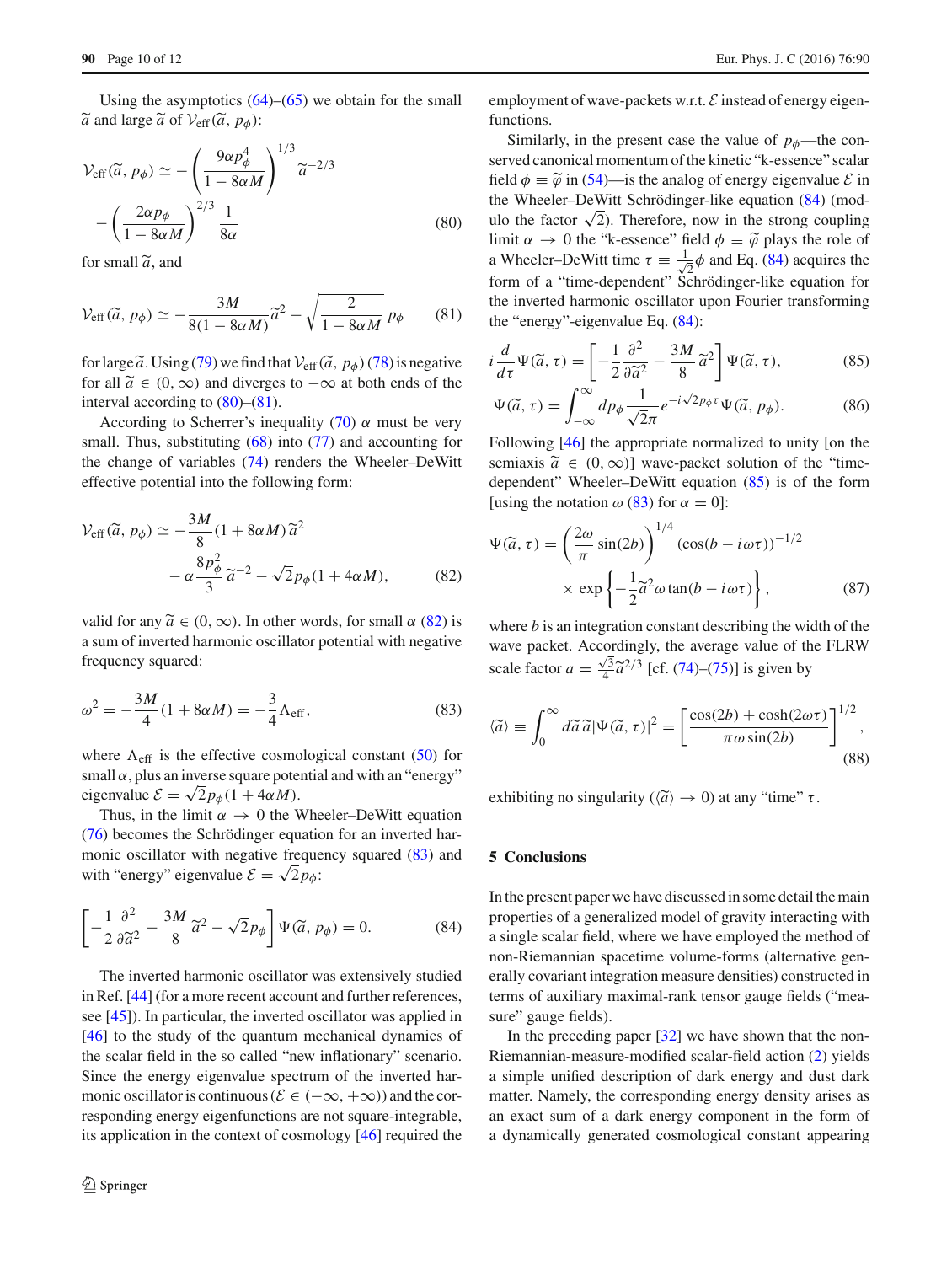as an arbitrary integration constant in the solution of the "measure" gauge field equations, and a dark matter component produced by a hidden Noether symmetry (not affecting the gravity part) giving rise to a Noether conserved current, which identifies the scalar-field dynamics as a dust fluid motion along the geodesics.

Here we extended the above treatment by coupling the non-Riemannian-measure-modified scalar-field dynamics to quadratic  $f(R)$  gravity. We have found an explicit duality in the usual sense of "weak versus strong coupling" between the original non-standard gravity-scalar-field model providing an exact unified description of dynamical dark energy and dust fluid dark matter in the matter sector, on one hand, and a quadratic purely kinetic "k-essence" gravity–matter model, on the other hand. The latter dual theory arises as the "Einstein-frame" theory of its original counterpart. It is special in a sense that the couplings in the dual quadratic kinetic "k-essence" action are given in terms of only two parameters  $(\alpha, M)$ —the  $R^2$ -coupling constant in the original action [\(1\)](#page-2-1) and a dynamically generated integration constant *M* upon solving the equations of motion for the auxiliary "measure" gauge field in  $(1)$ . Moreover, in spite of the divergence of the "k-essence" coupling constants when  $\alpha \to 0$ (strong coupling limit), both the "k-essence" energy density and the "k-essence" pressure have smooth limits at  $\alpha = 0$ with the limiting values coinciding with their respective values in [\(2\)](#page-2-2)—the weak coupling limit of the original theory [\(1\)](#page-2-1), leading to an explicit unified description of dark energy and dust dark matter as an exact sum of two separate contributions to the total energy density.

The established duality in the present paper explains the ability of the purely kinetic "k-essence" models [\[15\]](#page-10-8) to provide approximately a unified description of dark energy and dark matter and reveals that this unified description becomes exact in the strong coupling limit of a special type of quadratic purely kinetic "k-essence" theory.

Finally, we have used the standard Dirac approach to constrained Hamiltonian systems for a canonical Hamiltonian treatment of the non-Riemannian-measure-modified gravityscalar-field theory, specifically for the reduction of the latter in the case of FLRW class of cosmological spacetime metrics. In the limit of vanishing  $R^2$  coupling the associated Wheeler–DeWitt equation acquires the form of a Schrödinger-like equation with the effective potential of an inverted harmonic oscillator. The quantum average value of the FLRW scale factor does not exhibit any singularities in its time evolution.

**Acknowledgments** We gratefully acknowledge support of our collaboration through the academic exchange agreement between the Ben-Gurion University in Beersheba, Israel, and the Bulgarian Academy of Sciences. S.P. and E.N. have received partial support from European COST actions MP-1210 and MP-1405, respectively, as well as from the

Bulgarian National Science Fund Grant DFNI-T02/6. We also thank the referees for useful remarks.

**Open Access** This article is distributed under the terms of the Creative Commons Attribution 4.0 International License [\(http://creativecomm](http://creativecommons.org/licenses/by/4.0/) [ons.org/licenses/by/4.0/\)](http://creativecommons.org/licenses/by/4.0/), which permits unrestricted use, distribution, and reproduction in any medium, provided you give appropriate credit to the original author(s) and the source, provide a link to the Creative Commons license, and indicate if changes were made. Funded by SCOAP<sup>3</sup>.

### **References**

- <span id="page-10-0"></span>1. A.G. Riess et al., Astron. J. **116**, 1009–1038 (1998). [arXiv:astro-ph/9805201](http://arxiv.org/abs/astro-ph/9805201)
- 2. S. Perlmutter et al., Astrophys. J. **517**, 565–586 (1999). [arXiv:astro-ph/9812133](http://arxiv.org/abs/astro-ph/9812133)
- <span id="page-10-1"></span>3. A.G. Riess et al., Astrophys. J. **607**, 665–687 (2004). [arXiv:astro-ph/0402512](http://arxiv.org/abs/astro-ph/0402512)
- <span id="page-10-2"></span>4. M.J. Rees, Phil. Trans. R. Soc. Lond. **A361**, 2427 (2003). [arXiv:astro-ph/0402045](http://arxiv.org/abs/astro-ph/0402045)
- 5. K. Garrett, G. Duda, Adv. Astron. **2011**, 968283 (2011). [arXiv:1006.2483](http://arxiv.org/abs/1006.2483)
- <span id="page-10-3"></span>6. M. Drees, G. Gerbier, Phys. Rev. D **86**, 010001 (2012). [arXiv:1204.2373](http://arxiv.org/abs/1204.2373)
- <span id="page-10-4"></span>7. A.Yu. Kamenshchik, U. Moschella, V. Pasquier, Phys. Lett. **511B**, 265 (2001). [arXiv:gr-qc/0103004](http://arxiv.org/abs/gr-qc/0103004)
- 8. N. Bilic, G. Tupper, R. Viollier, Phys. Lett. **535B**, 17 (2002). [arXiv:astro-ph/0111325](http://arxiv.org/abs/astro-ph/0111325)
- 9. N. Bilic, G. Tupper, R. Viollier, J. Phys. A **40**, 6877 (2007). [arXiv:gr-qc/0610104](http://arxiv.org/abs/gr-qc/0610104)
- <span id="page-10-5"></span>10. N. Bilic, G. Tupper, R. Viollier, Phys. Rev. D **80**, 023515 (2009). [arXiv:0809.0375](http://arxiv.org/abs/0809.0375)
- <span id="page-10-6"></span>11. T. Chiba, T.Okabe, M. Yamaguchi, Phys. Rev. D **62**, 023511 (2000). [arXiv:astro-ph/9912463](http://arxiv.org/abs/astro-ph/9912463)
- 12. C. Armendariz-Picon, V. Mukhanov, P. Steinhardt, Phys. Rev. Lett. **85**, 4438 (2000). [arXiv:astro-ph/0004134](http://arxiv.org/abs/astro-ph/0004134)
- 13. C. Armendariz-Picon, V. Mukhanov, P. Steinhardt, Phys. Rev. D **63**, 103510 (2001). [arXiv:astro-ph/0006373](http://arxiv.org/abs/astro-ph/0006373)
- <span id="page-10-7"></span>14. T. Chiba, Phys. Rev. D **66**, 063514 (2002). [arXiv:astro-ph/0206298](http://arxiv.org/abs/astro-ph/0206298)
- <span id="page-10-8"></span>15. R.J. Scherrer, Phys. Rev. Lett. **93**, 011301 (2004). [arXiv:astro-ph/0402316](http://arxiv.org/abs/astro-ph/0402316)
- <span id="page-10-9"></span>16. D. Giannakis, W. Hu, Phys. Rev. D **72**, 063502 (2005). [arXiv:astro-ph/0501423](http://arxiv.org/abs/astro-ph/0501423)
- 17. R. de Putter, E. Linder, Astropart. Phys. **28**, 263–272 (2007). [arXiv:0705.0400](http://arxiv.org/abs/0705.0400)
- 18. D. Bertacca, M. Pietroni, S. Matarrese, Mod. Phys. Lett. A **22**, 2893–2907 (2007). [arXiv:astro-ph/0703259](http://arxiv.org/abs/astro-ph/0703259)
- 19. D. Bertacca, N. Bartolo, S. Matarrese, Adv. Astron. **2010** (2010). [arXiv:1008.0614](http://arxiv.org/abs/1008.0614) (Art. ID 904379)
- <span id="page-10-10"></span>20. D. Bertacca, M. Bruni, O. Piattella, D. Pietrobon, JCAP **02**, 018 (2011). [arXiv:1011.6669](http://arxiv.org/abs/1011.6669)
- <span id="page-10-11"></span>21. A. Chamseddine, V. Mukhanov, JHEP **1311**, 135 (2013). [arXiv:1308.5410](http://arxiv.org/abs/1308.5410)
- <span id="page-10-12"></span>22. A. Chamseddine, V. Mukhanov, A. Vikman, JCAP **1406**, 017 (2014). [arXiv:1403.3961](http://arxiv.org/abs/1403.3961)
- <span id="page-10-13"></span>23. M. Chaichian, J. Kluson, M. Oksanen, A. Tureanu, JHEP **1412**, 102 (2014). [arXiv:1404.4008](http://arxiv.org/abs/1404.4008)
- <span id="page-10-14"></span>24. R. Myrzakulov, L. Sebastiani, S. Vagnozzi, Eur. Phys. J. C **75**, 444 (2015). [arXiv:1504.07984](http://arxiv.org/abs/1504.07984)
- <span id="page-10-15"></span>25. A. Pourtsidou, C. Skordis, E.J. Copeland, Phys. Rev. D **88**, 083505 (2013). [arXiv:1307.0458](http://arxiv.org/abs/1307.0458)
- <span id="page-10-16"></span>26. E. Guendelman, A. Kaganovich, Phys. Rev. D **53**, 7020–7025 (1996). [arXiv:gr-qc/9605026](http://arxiv.org/abs/gr-qc/9605026)